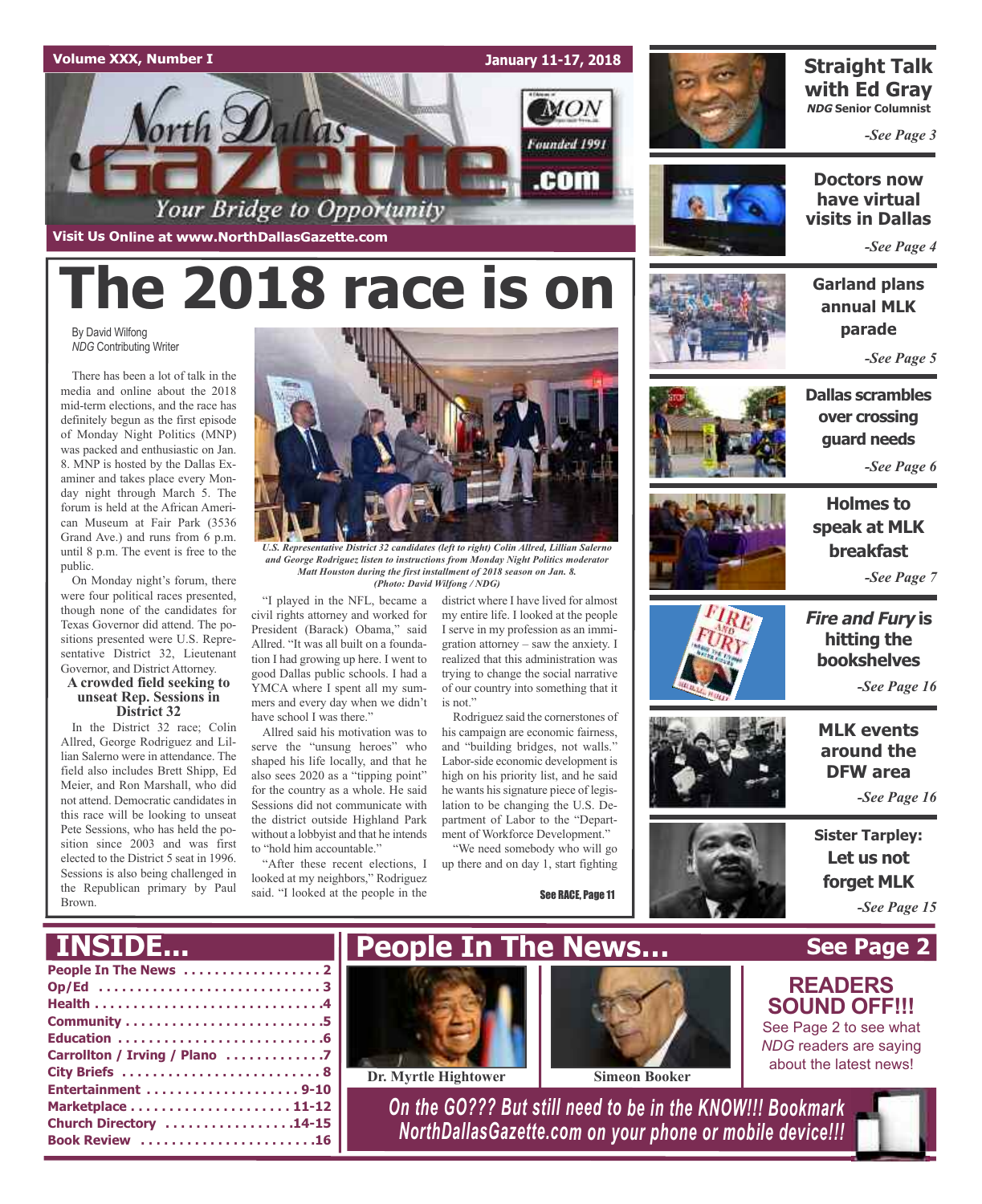#### **People in the News www.NorthDallasGazette.com**

### **Dr. Myrtle Hightower**

By Shirley Tarpley *NDG* Religious Editor

Dr. Myrtle Hightower of North Dallas on Sunday, January 7, 2018, was honored, and given a standing ovation for her presentation on Dr. Martin Luther King, Jr., his life and his legacy' and her impending retirement from all public service.

Less than 13 years of Dr. King's, leadership of the modern American Civil Rights Movement, from December, 1955 until April 4, 1968, Black Americans achieved more genuine progress toward racial



A memorial service for trailblazing civil rights journalist Simeon Booker will be held on Monday, January 29, 2018, his wife, Carol McCabe Booker, has announced. The service is scheduled for 10 a.m. at the Washington National Cathedral, 3101 Wisconsin Ave. NW. Booker, a journalistic icon, died Dec. 10 at the age of 99.

Booker's more than halfcentury of civil rights reporting, most notably the brutal murder of 14-year-old Emmett Till in Mississippi, helped propel the civil rights



equality in America than the previous 350 years had produced.

Dr. Hightower took a diffident approach to Dr. King's famous speech, I Have a Dream and it was interesting. The speech was

punctuated with songs associated with the Civil Rights movement.

Reverend Clarence J. Ford, Jr., Senior Pastor of Hill Chapel CME Church of Plano, where Dr. Hightower is a member, read the famous speech and would stop at a designated spot where a pastor and different members of the church would sing a song.

The first song was America, sung by Rev. Jeffrey Murray; the second song was Ain't Gonne Let Them Turn Me Around, sung by Sis. Donna Murray, this song was followed by Oh Freedom, sung by Rev. Murray.

The next song was Stand

the Washington Post.

life, sung Sis Ursula Harris. This was followed by Nobody knows the troubles I've seen, sung by Sis. Murray.

by Me during the storms of

And, the renowned Mr. Doc Gibbs, the piano player for The First Baptist of The Colony sung Change Gonne Come; it's been a long time coming.

The next song was Walk with Me Lord while I am on this journey; and hold my hand, sung by Sis. Doris Lewis.

The last song was We Shall Overcome, with the audience standing and everyone singing.

Dr. Hightower began her career and her history of

Maryland to Roberta Waring and Simeon Saunders Booker, Sr., a YMCA director and minister. After his family moved to Youngstown, Ohio, Booker became interested in journalism through a family friend, Carl Murphy, the owner and operator of Baltimore's The Afro American Newspapers.

In 1942, after receiving his B.A. degree in English from Virginia Union University in Richmond, Booker took a job at the The Afro American Newspapers as a young reporter. In 1945, he moved back to Ohio to work for the Call and Post. community service in Tulsa, Oklahoma. She was instructed by her parents to always get involved in community services.

She held many positions in education in Oklahoma, including Dean of Women at her alma mater, Langston University, where she earned a bachelor's degree in English.

Dr. Hightower also earned a Master of Teaching degree from Northeastern State University; and a PhD from the University of Cincinnati.

Dr. Hightower was involved in community services, and services in the Plano Independent School

Five years later, Booker was the recipient of the Nieman Fellowship from Harvard University to study journalism and develop histalent as a reporter. After leaving Harvard in 1951, Booker became the first full-time black reporter at The Washington Post.

In 1954, Booker was hired by the Johnson Publishing Company to report on current events in its weekly digest, Jet. In 1955, Booker helped to redefine the role of Jet and the entire Civil Rights Movement with his famous coverage of the Emmett Till murder and trial, turning an all too familiar

District (PISD) when she lived in Plano.

She worked in PISD for many years as a teacher and counselor. She has served on many committees and boards throughout the City of Plano, and has been honored with numerous awards.

To name a few, Dr. Hightower was selected as one of Plano ISD's 100 Heroes in 2017; she is a Collin College Living Legacy and a recipient of the Texas Hero for Children Award.

Along with her late husband, Professor John Hightower, Dr. Hightower has long been a resounding voice within Plano community.

event in the Deep South into a national tragedy that united the black community. Booker remained on the dangerous front lines of the Civil Rights Movement, reporting on the 1957 integration of Central High School in Little Rock, Arkansas.

In 1961, Booker rode with the Congress on Racial Equality (CORE) Freedom Riders through the Deep South. When the buses were fire bombed inAnniston,Alabama, Booker arranged the Freedom Riders' evacuation with U.S. Attorney General Robert F. Kennedy. Contin-

#### See BOOKER, Page 6

## **NDG Readers Sound Off...**

#### **Is Dallas water safe to drink?**

First, fluoride is fluoride. It doesn't matter the source. For a healthy individual, exposure via water, food, or breathing contaminated air is the same world-wide. For a healthy individual approximately 50% of the fluoride that one is exposed to on a daily basis will remain in the body, the other 50% will be excreted through the kidneys. This study found a very large effect. An increase in urine fluoride of 1 mg/L was associated with a drop in IQ of 5 to 6 points.To put this into perspective with the fluoride levels ingested by the Mexican mothers and the levels ingested in fluoridated parts of the USA, the average

fluoride intake in the Mexican mothers was about the same asthat in women in the USA. It was not substantially higher. The range of fluoride levels in Mexico also corresponded closely to the range found in most of the USA. The higher levels were similar to what is found in areas in the USA with fluoridated water, and the lower levels were similar to what is found in most unfluoridated parts of the USA. *- Ellen C*

struggle onto the front pages of newspapers across the country which had long ignored the oppression of Black Americans. Previously, he had been the first full-time black reporter at

"Fluoride is not Fluoride" as some may presume. Lack of knowledge is part of the problem.

Hydrofluorosilicic Acid is the additive the City of Dallas uses in the drinking water. It is a diluted version of fluorosilicic acid not to be confused with naturally occurring calcium fluoride.

As mentioned on Organic-Gardening-and-Home-Steading.com:

"Fluorosilicic acid is a waste product of the phosphate fertilizer industry and is heavily contaminated with toxins and heavy metals (including the cancerous arsenic, lead and cadmium) and radioactive materials. This substance is the waste residue from the superphosphate fertilizer industry, and about 70 to 75 percent of this stuff comes from the Cargill fertilizer manufacturing company."

Dr. J. William Hirzy, EPA scientist, is reported to have said, "If the stuff gets out into

the air, it's a pollutant; if it gets into the river, it's a pollutant, if it getsinto a lake, it's a pollutant; but if it goes right straight into your drinking water system, it's not a pollutant. That's amazing!"

Will the Mayor of Dallas as well asthe City Council even conduct their own study? Lack of leadership is another part of the problem. Appease the status quo.

I'mhoping that by the time the smoke clears on this matter, Hydrofluorosilicic Acid, the additive the City of Dallas uses in the drinking water will be viewed for what it is. Activists like Regina Imburgia will be owed a debt of gratitude and her critics will owe her an engraved apology.

*-David Norsworthy*



In lieu of flowers, donations may be made to the Simeon Booker Scholarship at Youngstown State University. All gifts designated for this minority scholarship are matched by the Youngstown State U Foundation, to which checks should be payable, at 655 Wick Avenue, Youngstown, Ohio 44502.

The biography of Simeon Booker is documented as follows at TheHistoryMakers.org:

Magazine and newspaper reporter Simeon Saunders Booker, Jr. was born on August 27, 1918, in Baltimore,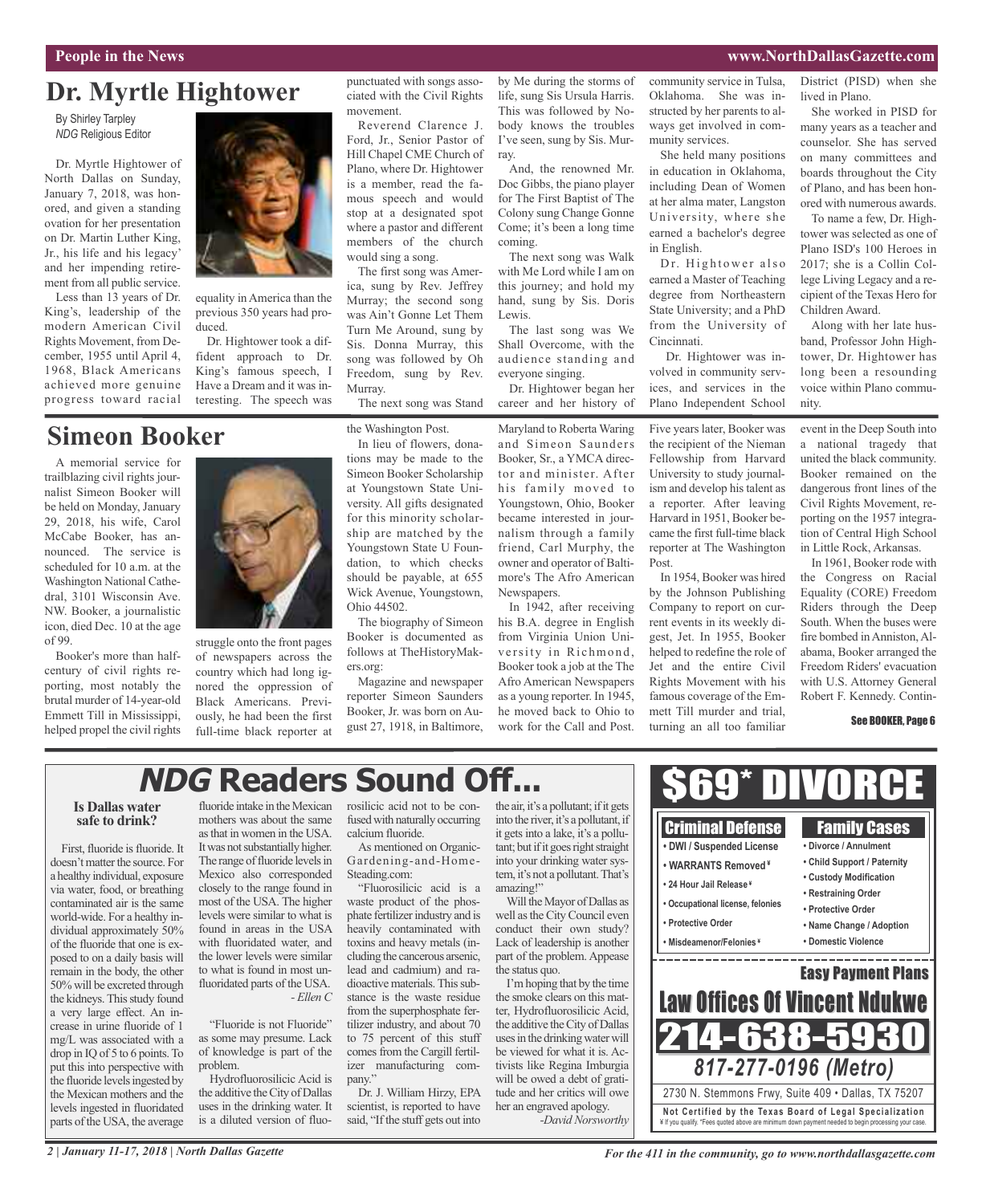#### **www.NorthDallasGazette.com Op-Ed**



## **An open letter to Governor Abbott**



Dear Governor Greg Abbott,

By now you have probably heard the controversy regarding your participation in the North Texas Regional Martin Luther King Jr. Parade. It is indeed, a great honor to serve as the governor of the great state of Texas. It is an equal honor for many to meet you, as you have achieved the highest political honor in this state. It is with that honor comes great responsibility.

For many African-Americans in this state, you have failed us. This failure can be described in the words as "huge." The animosity directed towards the selection of you as being the Honorary Grand Marshall is that it is an oxymoron. This is a contradiction of terms, as your service as Governor and Attorney General has not been honorific, for African-Americans but horrific.

The Greg Abbott record of lawsuits and countersuits to restrict voting rights is contradictory to the legacy of Dr. Martin Luther King. You, as attorney general, argued against voting rights and instituted a strict Voter ID that values identification of carrying a gun over carrying a book as proper identification. You marshaling the state's valuable resources to reducing voting instead of increase voting participation.

There is nothing great or grand, about one-third of our state, not being properly housed and malnourished. Texas also constantly ranks in the bottom ten in education and in healthcare. Despite this, the Governor rejects the past help of the federal government, as he is pushed by some of his supporters yelling "states' rights".

These same calls Dr. King heard in the 1960s, when it was for Voting Rights, the retort was States Rights. When it came to Fair Housing, the retort was States Rights. That was 1968. In recent memory when it comes to providing health care to children with CHIP, it's "States Rights.' When it came to respecting a black man living in the White House, it was "States Rights."

In 1968 when Dr. Martin Luther King was assassinated, then Governor of Texas John Connally was not sympathetic. Governor Connally, who himself was a collateral shooting victim of the assassination of President John F. Kennedy, held the view that King was the victim of violence he had promoted. We have traveled a long way since those words in the spring of 1968.

As we live in the winter of our discontent in 2018 the debate on the legacy of Dr. King continues. Governor Abbott, you will no doubt participate in the Dr. Martin Luther King Jr. Parade. Governor Abbott, riding on a float and having the title of Honorary Grand Marshal is mere window dressing. I sometimes wear my Dallas Cowboy football jersey, however, that does not make me a football player.

Sincerely Yours,

Ed Gray

*Ed Gray, the host of The Commish Radio Show airing Saturdays 1-3 p.m. on FBRN.net, can be reached at eegray62@att.net.*

### **What can be done about unsafe Dallas water?**

By Regina Imburgia Guest Contributor

The Fluoridation Program needs to end. It is that simple. A vote from the Dallas City Council can get this done!

There is nothing redeemable about adding neurotoxins to drinking water. It would be criminal for a citizen to add arsenic and lead to municipal drinking water but the DWU (Dallas Water Utilities) adds these toxins to drinking water every day. The hydrofluorosilicic acid (HFS) added to our municipal water to raise the fluoride level is invariably contaminated with arsenic, aluminum, lead and other poisons are known to cause neurological and other medical harm in consumers, despite its rubber stamp of approval.

Since December 2013, the Dallas City Council has turned a deaf ear to the pleas of several hundred citizens demanding an end to the unsafe and ineffective

Fluoridation Program. We have asked the Dallas City Council repeatedly for an open public forum where stakeholders and experts could have input. They ignore our requests.

The Dallas City Council cites the ADA and CDC endorsements of fluoridation as justification for their dismissal. But the CDC acknowledged in 1999, fluoride's benefit comes from the topical application of fluoride to the teeth in high concentrations such as toothpaste. In that fashion, it poisons bacteria.

It is also important to note the ADA (American Dental Association) is a trade group rather than a scientific association. The ADA mission is to benefit dentists, not public health. The ADA marketing implies that dentists are unanimous in their support of fluoridation policy, but only about half of dentist practicing in the United States belong to the ADA and not all ADA dentists agree with the

ADA pro-fluoridation policy. Moreover, several other dental and medical groups who do have a scientific mission oppose fluoridation, such as the International Academy of Oral Medicine and Toxicology (IAOMT) who issued a position paper against fluoride use in September 2017.

"There is no need to fluoridate the water supplies. Fluoride in the water is essentially a drug, it's an uncontrolled use of a drug…. The primary benefit of fluoride is topically, used as a topical addition, not internally." – Dr. Michael D. Fleming, DDS, member of ADA, NCDA, IAOMT and FDA advisor on medical devices including dental products (2007)

Given the longevity of the fluoridation program, one would think that convincing statistical evidence must prove the program worked as promised. It doesn't. Fluoridation for dental health is a 20th Century belief system – one that

ignores 21st Century evidence of medical harm.

Could this be why our politicians fund the fluoridation program? Because they don't want to admit that they have been on the wrong side of the issue for decades.

The Fluoridation Program needs to end. We must motivate the Dallas City Council to do their job as elected gatekeepers – to open their ears and minds to the testimony of citizens and modern science.

Please join us, the most vulnerable need us to speak for them. Tell the Dallas City Council to turn off the spigot.

Regina Imburgia is a local resident, for more information please visit DallasforSafeWater.com. NDG's recent story has resulted in a lively discussion via our comment section. Recently Ms. Imburgia, who spoke before the Dallas City Council last fall on this issue, was invited to submit a guest editorial.

For the 411 in the community, go to www.northdallasgazette.com January 11-17, 2018 | North Dallas Gazette | 3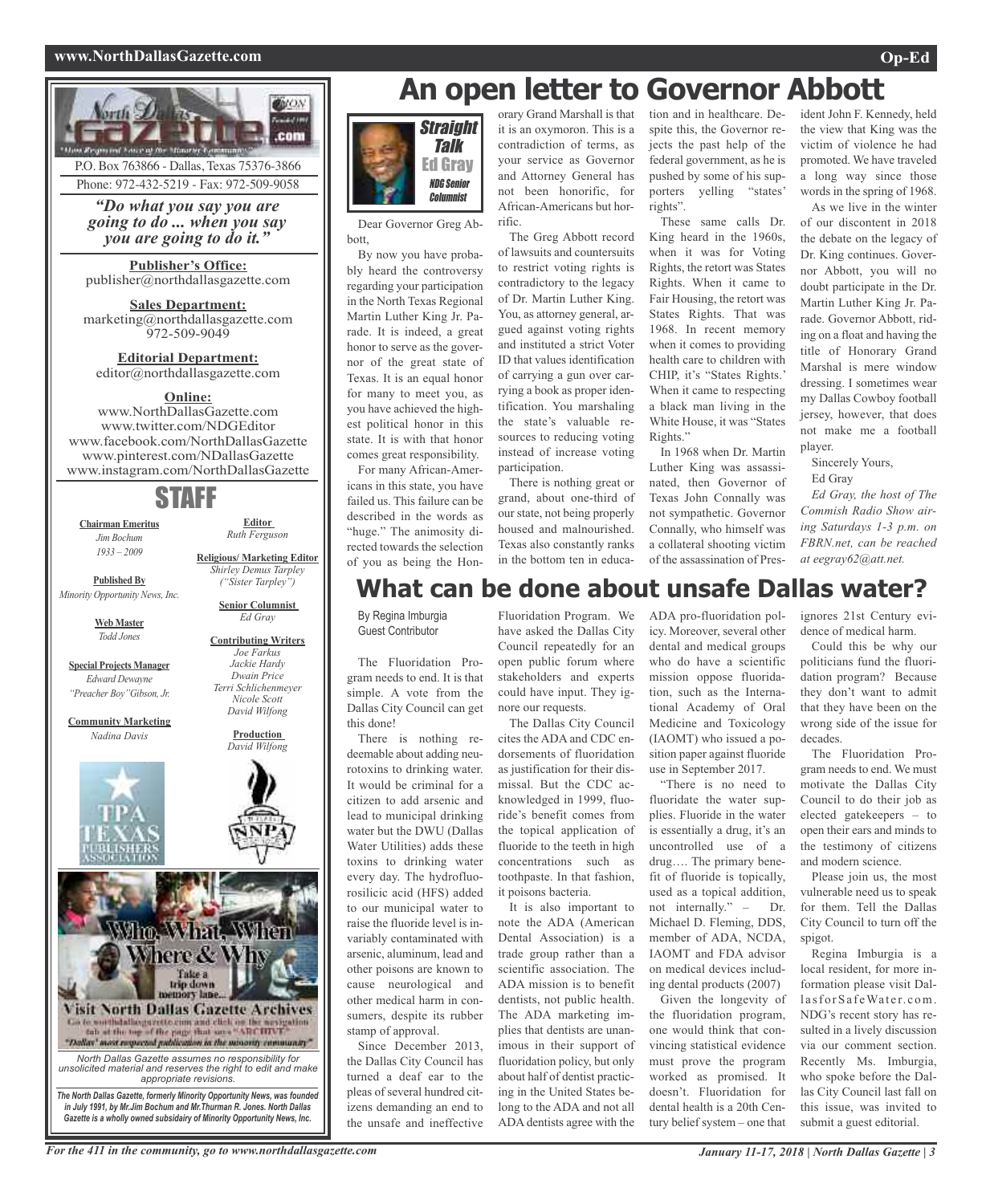#### **Health www.NorthDallasGazette.com**

# **Methodist NOW will provide virtual access for patients**

*Medicine*

Methodist Family Health Centers this week announced the launch of Methodist NOW – an online diagnosis and treatment service that enables patients to receive convenient access to care by connecting them virtually with trusted Methodist Family Health Center providers. Methodist NOW facilitates care delivery through evidence-based online interviews paired with real-time chat functionality that enables patients and providers to exchange messages when additional information is needed for a diagnosis.

"Our mission at Methodist Medical Group is to exceed our patients' expectations for



expanded access through a transformation of care delivery that includes integrated urgent care, extended hours and same-day appointments, and now virtual care," said George Williams, MD, MMM, FACEP, President of Methodist Medical Group

and Senior Vice President of Methodist Health System. "We believe expanding access and reducing barriers to high-value, ambulatory care will not only improve consumer experience, but also long-term health and wellness for our patients and

### community."

*Army* The trend toward healthcare consumerism is increasingly at the forefront of health system decisions. In growing numbers, patients are making healthcare choices based on the ability of providers and health systems to bring value in the form of access and experience.

After logging on to Methodist NOW, patients complete a brief online interview during which they enter their symptoms and health history information. Once a patient's symptoms are entered, a Methodist Family

Health Center provider will review the interview results and then respond with a diagnosis and treatment plan. If medication is appropriate, prescriptions will be sent to the customer's preferred pharmacy for pick-up. Patients can access Methodist NOW at any time of day, with providers responding within one hour between 8 a.m. and 8 p.m., seven daysa-week.

Meeting the demand for convenience, patients can seek care from their smartphones, tablets or computers and be treated virtually for more than 25 common health conditions including minor skin conditions, pink eye, upper respiratory infections like cold and flu, and seasonal allergies – all for a set fee of \$40 payable by credit, debit or health savings card.

Patients will also soon be able to join Methodist NOW as subscribers, receiving unlimited visits for a low monthly fee. "Consumers need care to be available when and where they need it – a philosophy that Methodist Medical Group has embraced in their strategy to deliver greater access to care," said Jon Pearce, Zipnosis CEO.

### **In wake of #MeToo, TAASA releases assault prevention guidelines**

AUSTIN - The Texas Association Against Sexual Assault released guidelines this month designed to help institutions and schools focus on sexual harassment prevention strategies.

"We reached a turning point in 2017, and we find ourselves asking, 'What's next?'' said TAASA Executive Director Rose Luna. "If we are going to end sexual violence, we cannot rely on the same policies and prevention approaches that have brought us to this point."

In a white paper titled, it.

"Assessing Sexual Harassment Response and Prevention Strategies After #MeToo," TAASA outlines holistic sexual harassment prevention strategies, with an emphasis on key areas including leadership, policy, and training.

Leadership is the true cornerstone of sexual harassment prevention, the organization says, and harassment is more likely to continue without a demonstrated commitment to eliminating

Clear policies prohibiting harassment must be supported by managers and staff, and must be accompanied by accessible evidencebased training, sufficient resources, proactive steps to eliminate risk factors, multiple and easily accessible avenues for reporting, a process to protect against retaliation, and assurances that the organization will take immediate and proportionate

See #METOO, Page 5



**CONTEST** 

DEADLINE: WEDNESDAY.

### The Economic Empowerment Center is the perfect place for your next trade show, conference or private party!



. Monthly meetings ·Special events ·Trade shows

**Business seminars** ·Birthday parties 8. Curicea Tenas

+Holday parties Non-profit campaign kickoffs -Church services





8737 King George Dr., Dallas, TX 75235

Contact us at 214-540-6932 or

leasing@transformanceusa.org

www.fransformanceusa.org/eec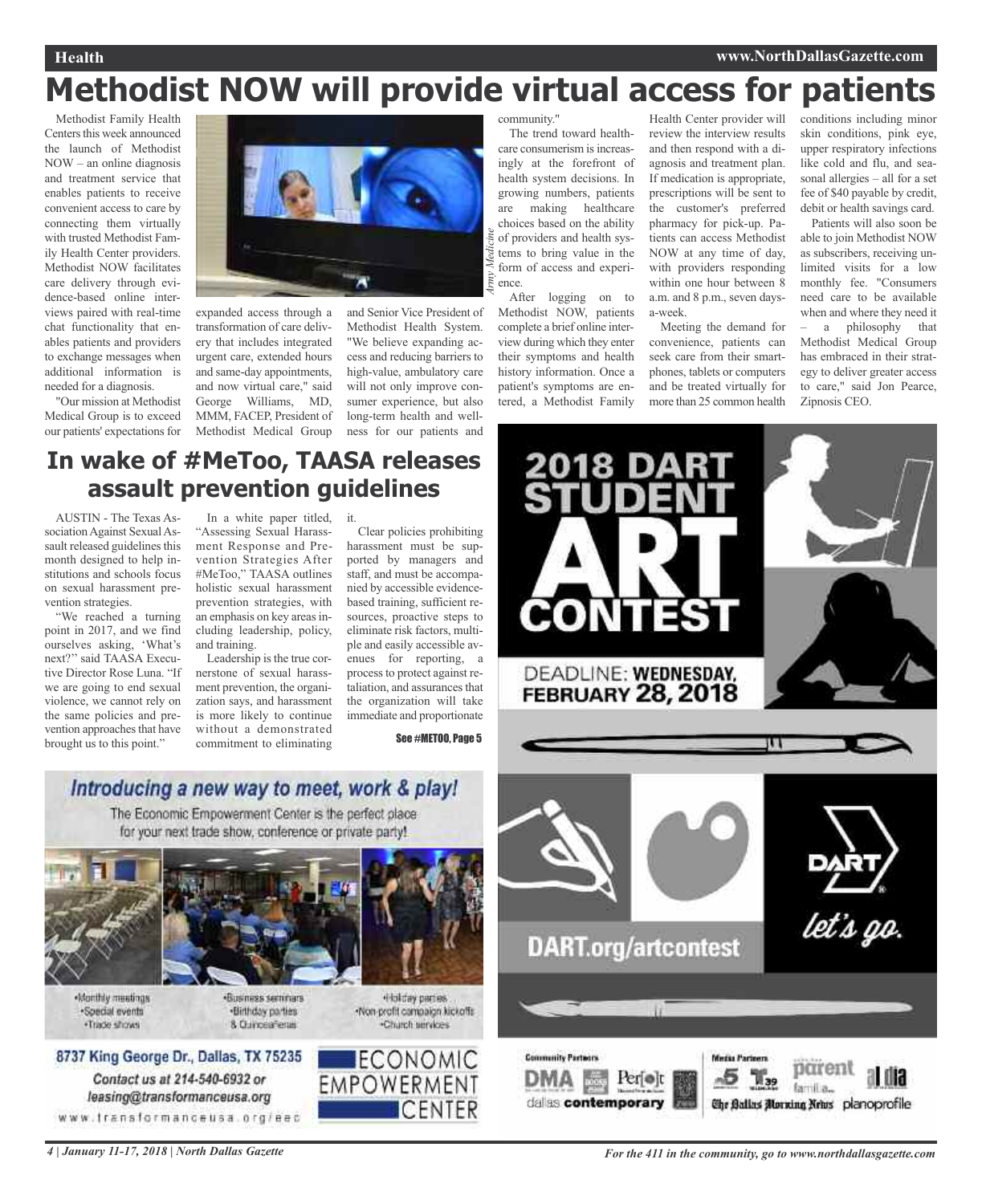#### **www.NorthDallasGazette.com**

### **Garland NAACP hosting 29th Annual MLK Parade and events**

The National Association for the Advancement of Colored People (NAACP) Garland, Texas Unit will host its 29th annual Dr. Martin Luther King, Jr. parade and march on Saturday, Jan. 13, beginning at 10 a.m. Representatives from the City of Garland Parks and Recreation Departments will serve as grand marshals.

This year the MLK Parade starts on Dairy Road and Garden Drive (near Embree Park) and proceeds north on Dairy Road to Highway 66 (Avenue D) West (Left) on Highway 66 (Avenue D) to First Street



North (Right) on First Street to Highway 66 (Avenue B) West (Left) on Highway 66 (Avenue B) to Fifth Street North (Right) on Fifth Street to Main Street (turn left on Main and circle the

City Square). The Parade ends at the Granville Arts Center, located 300 North Fifth Street in, downtown Garland

The festivities continue with the 2018 MLK Com-

<sup>9</sup>/<sub>2</sub> Reuben Lael Griffin will be<br>  $\frac{2}{3}$  in concert. Winners of the memorative Program with the theme "Completing ALL of King's Dreams in 2018" at 11:45 AM. It will be held at the Granville Arts Center, 300 N. 5th Street, downtown Garland where the MLK Community-wide Youth Choir led by clinician in concert. Winners of the 2018 MLK Parade and March Float Contest will be announced at the program. This event is free and open to the public.

MLK Youth Extravaganza on Jan. 14 is scheduled to be held at the Granville Arts Center Brownlee Auditorium

Youth groups from area churches and the Garland ISD will showcase their spiritual talents in praise dance and athletic talents in step routines on Sunday afternoon at 300 N. 5th Street, downtown Garland, beginning at 4 p.m.. Admission is free and the MLK Youth Extravaganza is open to the public.

For more information on these events, please contact the NAACP Garland Unit at 972.381.5044, voice box #5, or visit the NAACP Garland Unit's website at: www.garlandtxnaacp.org.

## **#METOO,**

**Community**

continued from Page 4

action if harassment is found to have occurred.

"The anti-discrimination policies many institutions have in place are necessary, but not sufficient, to end harassment and abuse," Luna said, adding that it is incumbent upon leaders to recognize their role in setting the tone.

"Incidents of sexual harassment and other demeaning behaviors at the workplace indicate a failure of leadership," she said.

### **Thousands of North Texas students to learn about the Tuskegee Airmen with free hands on program**

The Commemorative Air Force (CAF) will bring its RISE ABOVE Traveling Exhibit back to Dallas Executive Airport for a free Black History Month program January 29 – February 16, 2018. The CAF invites area schools, churches and civic groups to a free field trip that will provide students with an opportunity to learn about and be inspired by the TuskegeeAirmen,America's first African-American military pilots and their support personnel.

The RISE ABOVE Traveling Exhibit is a mobile movie

theater operated by the CAF Red Tail Squadron, America's tribute to the Tuskegee Airmen. It features a unique large-format curved screen theater allowing students to experience the original 30 minute film, "Rise Above," in an immersive setting. The film tells the inspirational story of the Tuskegee Airmen and their struggle for civil rights and equality. It also gives viewers the exciting sensation of flying in a P-51C Mustang, the signature aircraft of the Tuskegee Airmen.

While emphasizing the valuable life lessons of the

Tuskegee Airmen, students will experience CAF's Flight Plan for Life, a unique activity designed to help young people create a path to success while articulating their life goals. Visitors will also get "hands-on" with history, handling artifacts from World War II. Various veterans will be onsite during selected hours to meet with students and share their experiences.

"Our goal is to offer a quality and impactful event that will benefit students while honoring the many black Americans who have made important contributions

to our country," said Bill Shepard, program leader and CAF Vice President of Education. "The Tuskegee Airmen played an important role in black history, and their life lessons can inspire people of all ages to rise above their own obstacles and find success."

Space is limited for the free event and is booked by reservation only. Contact Bill Shepard at the CAF at bshepard@rogers.com or 214-330-1700 ext. 114 to schedule your school, community group or youth organization.



(Leave Message)

**CASH TODAY!!!** Fair Price Offer For Oil and/or Cas Royalty Small "NET" Revenue Interest

**Friall** inquiries1909@gmail.com



*For the 411 in the community, go to www.northdallasgazette.com*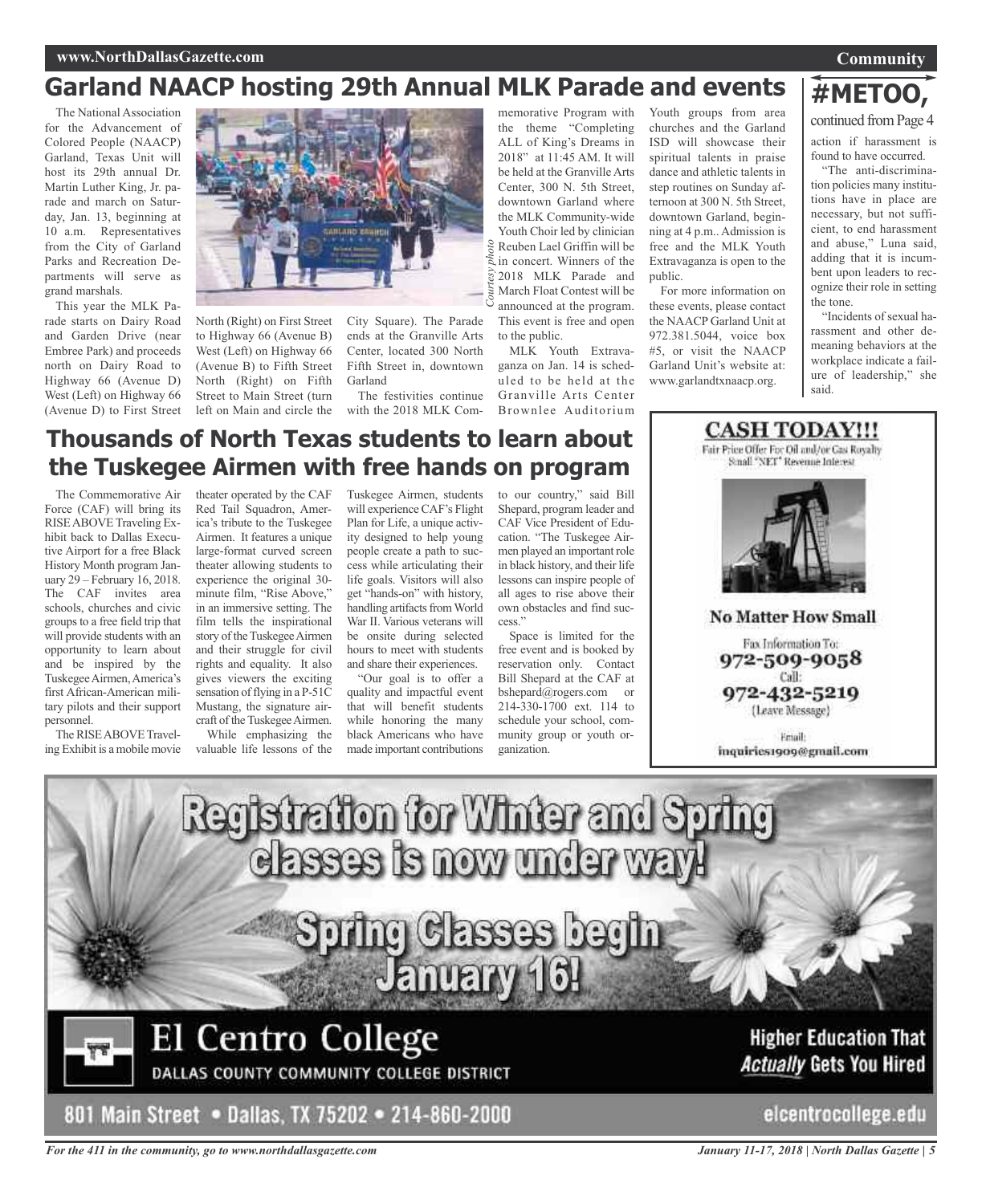# **Dallas scrambling to keep school crossing guard program**

By Joe Farkus *NDG* Contributing Writer

Beginning in 2012, the soon-to-be-defunct Dallas County Schools (DCS) took responsibility of Dallas's multi-million dollar crossing guard program for its public schools. With the organization dissolving this year, its dissolution committee has already approved the cancellation of this specific DCS service by Jan. 31.

Unlike many of DCS's

services which are being absorbed by Dallas ISD, the city will have to take over the crossing guard program if Dallas school children can expect to have crossing guards outside their schools this year and next – a service mandated by Texas law for a city the size of Dallas.

City Hall staff estimate the city will have to come up with nearly \$2 million to keep the program running for the remainder of the 2017-18 fiscal year and more than \$4 million for the next. Some council members are already calling for raising revenues to pay for this program, which could very well mean higher taxes or new fees for Dallas residents.

"This is an ugly situation that we're in," commented Mayor Mike Rawlings during the City Council's Jan. 3 briefing. "Protection of children is foremost…we're going to have to work this out together."

Some have suggested a new fee on car registrations, something Collin and Denton counties currently employ and DCS previously pushed for to help fund its child safety services in Dallas County.

There appears to be no support for the introduction of such a fee by the Dallas County Commissioners Court at this time to cover the cost of the city's newfound responsibility.

*Read NDG's coverage of how Dallas ISD is handling the transition of services from DCS at our website.*



*While voters have decided to end the run of Dallas County Schools, districts are still scrambling to bring all transportation functions inhouse. (Photo: Airman Ashley J. Woolridge/U.S. Air Force)*

## **Hindus seek Diwali holiday in Coppell School District Calendar**

Hindus are urging Coppell Independent School District (CISD) in suburban Dallas, with 47.4 percent students Asian, to proclaim official holiday on Diwali, most popular of Hindu festivals.

Hindu statesman Rajan Zed, in a statement in Nevada today, said that Diwali holiday in CISD would be a step in the positive direction in view of presence of a substantial number of Hindu students in the District; as it was important to meet the religious and spiritual needs of these pupils.

Zed, who is President of Universal Society of Hinduism, stressed that CISD should seriously and speedily work towards declaring Diwali (which falls on November seven in 2018) as a holiday, thus recognizing the intersection of spirituality and education. Zed noted that awareness about other religions thus created by such holidays like Diwali would make CISD students well-nurtured, well-balanced, and enlightened citizens of tomorrow.

Diwali fell on October 19 in 2017 and six New York school districts declared holiday for students on October 19, which included: East Meadow School District, East Williston Union Free School District, Half Hollow Hills Central School District, Herricks Union Free School District, Hicksville Union Free School District and Syosset Central School District. Mineola Union Free School District announced that no homework or examinations would be given on Diwali, reports suggest.

For 2017 in New Jersey; Glen Rock Public Schools announced closure of schools and offices on Diwali; in West Windsor-Plainsboro Regional School District, schools were closed on October 19; and in Piscataway Township Schools, there was "No School for

Students" on Diwali.And recently Millburn Township Public Schools announced Diwali day off for students for the next three years, reports add.

In 2017 Unionville-Chadds Ford School District headquartered in Kennett Square in Pennsylvania approved closure of schools on Diwali; while Harvard Public Schools in Massachusetts declared October 19 as "early release day", reports note.

Rajan Zed further said that since it was important for Hindu families to celebrate Diwali day together at home with their children, we did

not want our children to be deprived of any privileges at the school because of thus resulting absences on this day. Closing schools on Diwali would ensure that and would also display how respectful and accommodating CISD was to their faith.

Zed indicates that Hinduism is rich in festivals and religious festivals are very dear and sacred to Hindus. Diwali, the festival of lights, aims at dispelling the darkness and lighting up the lives and symbolizes the victory of good over evil.

Hinduism is oldest and third largest religion of the world with about 1.1 billion adherents and moksh (liberation) is its ultimate goal. There are about three million Hindus in USA.

"High-performing and innovative" CISD, whose tagline is "Empowering Educational Excellence", serves 12635 students in 16 schools in 23 square miles area covering Coppell, Valley Ranch, Grapevine, North Irving, and Dallas (Cypress Waters). Tracy Fisher and Brad Hunt are Board President and Superintendent respectively of CISD, whose Mission includes "develop strong moral character". There was a school in the Coppell area as early as the 1870s.

## **Mesquite icon and City Attorney B.J. Smith to retire in 2018**

City Attorney B.J. Smith, a living legend in the Mesquite community for more than 50 years, will retire in 2018. He will step down April 13.

Mayor Stan Pickett said, "B.J. Smith has been a pillar of the Mesquite community for generations. His life as a public servant and volunteer is extraordinary. The impact of his contributions to the

uing his work of in-depth reporting, Booker toured Vietnam and interviewed General Westmoreland for Jet in

In 1964, Booker outlined the importance of the ongoing Civil Rights Movement

the mid-1960s.

citizens of our community is immeasurable. He and his wife Ann have given their lives to the betterment of our community, and we will be forever grateful."

In 1963, B.J. Smith served as the first President of the Mesquite Public Library group and led the charge to get a \$500,000 library expansion approved in 1969. He served on the Mesquite

in his book, Black Man's America. Booker covered every Presidential election since the Eisenhower Administration in his fifty-three years with Johnson Publishing until he retired in 2007. Among his journalistic

City Council from 1968 - 1977. He was Mayor from 1977 - 1981. He served on the Mesquite Independent School Board of Trustees for nine years. He is the only person in the history of Mesquite to serve the public as both the Mayor of the City of Mesquite and the President of the Mesquite Independent School Board. In 1988, he began serving

Shocking the Conscience: A Reporter's Account of the Civil Rights Movement, which was co-written with his wife, Carol McCabe

In 1982, Booker received

Booker.

the community as the City Attorney.

He and his wife have been distinguished for their service and contributions to the community. The Mesquite Independent School District named B.J. Smith Elementary School in his honor. The City of Mesquite namedAnn Smith Park to pay tribute to her. They were part of the MISD Foundation Founding

Donor Campaign to raise initial funds for the foundation's programs. In 1999, the Mesquite City Council proclaimed March 21 of that year "B.J. and Ann Smith Day" in Mesquite to acknowledge all of their contributions to the quality of life in the community. The Mesquite Bar Association honored B.J. Smith with a lifetime membership. The

State Bar of Texas praised his 50 years of service in the law profession.

B.J. Smith was born in Peeltown, Texas. He graduated from Southern Methodist University with a Bachelor of Business Administration in 1955 and a Juris Doctorate in 1958. He and his wife have five children, six grandchildren and three great grandchildren.

holdings, Booker has also authored four books. They include a 2013 memoir, one of the most prestigious

awards in journalism, the National Press Club's Fourth Estate Award. Booker was honored with the Lifetime Achievement Award from the National Newspaper Publishers Association, The Black Press of America, in 2007. The National Association of Black Journalists' inducted Booker into its Hall of Fame in 2013. He also received a career George Polk Award for lifetime achievements in journalism and the top award among journalists upon the 70th Anniversary of the Capital Press Club, proclaiming him "Dean of Black Journalists, Iconic Trailblazer for Justice in America."

He is survived by his wife, Carol, and four children, Theodore Booker, Simeon Booker III, James Booker, and Theresa Booker.

**BOOKER,** continued from Page <sup>2</sup>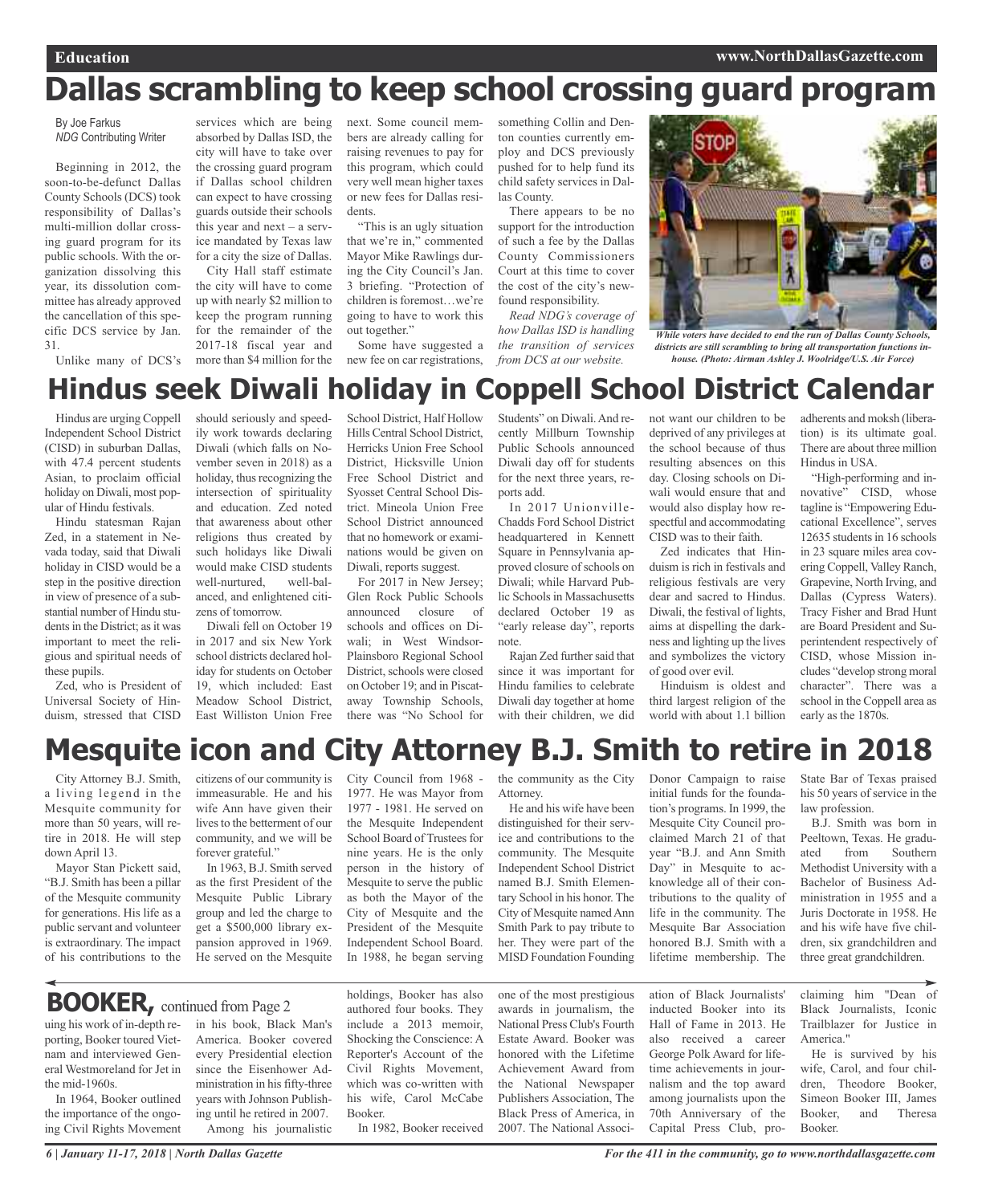## **Dr. Zan Holmes to speak at Collin College's MLK Breakfast**

The 2018 Dr. Martin Luther King, Jr. Power Leadership Breakfast is planned for 8 a.m., Saturday, Jan. 13 at Collin College's Spring Creek Campus Living Legends Conference Center. This annual celebration of Dr. King's life and work is free and open to the public.

This year's leadership breakfast theme is "Shades of Unity." The breakfast will include presentations and student performances sharing Dr. King's message with a special address by Rev. Dr. Zan Holmes.

Dr. Holmes is a wellknown community leader who has served in the Texas House of Representatives and has been recognized as one of the Civil Rights



*Dr. Zan Welsey Holmes Jr. addressed the panel during at the Black Church and Economic Development town hall meeting on Nov. 9, 2017. (Photo Credit: Kelvin Bass)*

Movement's "Invisible Giants" by the National Voting Rights Museum and Institute in Selma, Ala. Dr. Holmes is the former senior pastor of St. Luke Community United Methodist Church in Dallas and was the first African American to graduate from

Southern Methodist University seminary. The author of three books, Dr. Holmes is also known for his role as narrator and host of the Disciple Bible Study video series produced by Abingdon Press.

"We are delighted to have

such a distinguished keynote Creek Parkway in Plano. speaker as Dr. Zan Holmes," said Power Breakfast Co-Chair Evelyn McKnight. "We know his message will be well received by all. This is an important time in our history for communities to be united."

A Business and Information Expo will immediately follow the Power Leadership Breakfast in the Spring Creek Campus atrium. The public is invited to visit with local vendors and learn about local businesses in the health and education industries. Local businesses and nonprofit organizations may participate by signing up at www.tinyurl.com/CCMLK-Expo18. Collin College's Spring Creek Campus is located at 2800 E. Spring

Other area celebrations of Dr. Martin Luther King, Jr.'s life and work include:

• Taste of Talent, 7:30 p.m., Saturday,Jan. 13, 2018 at McCall Plaza, 998 E 15th St. in Plano. Enjoy live music and games in the arts district of downtown Plano. Local artists will have their work on display. It should be a great time for the entire family. Visit www.tinyurl.com/CCMLK-Talent18 to share your talent.

• Come.Unity Night – "Shades of Unity," 6 p.m., Sunday, Jan. 14 at Chase Oaks Church, 281 Legacy Drive in Plano. Enjoy an evening of spoken word performances, music from the All City Choir, readings,

prayer and messages from local pastors aimed at launching "a movement in the church where the diverse body of Christ seeks to make God's name famous by taking steps toward relationships, reconciliation and collaborative action." Visit www.tinyurl.com/CCMLK-Choir18 to be part of the community choir.

• Shades of Unity Walk, 8 a.m., Monday, Jan 15, beginning at the Parker Road DART Station, 2600 Archerwood St. in Plano. Take a morning walk in celebration of Dr. King and geared toward reaching the dream of unity. Staging will begin at 8 a.m. at the Parker Road DART Station and the walk will end at City Hall in downtown Plano.

### **Sen. West's SB12 paves way for new protective gear for law enforcement**

#### By Joe Farkus *NDG* Contributing Writer

In the aftermath of the shooting in Downton Dallas on July 7, 2016, Lt. Governor Dan Patrick requested creation of a grant program that would help fund the purchasing of new protective vests and gear for Texas law enforcement officials on-the-job. SB12, authored by State Sen. Royce West, did just that by creating a \$25 million grant program from which law enforcement agencies across the state could apply to ensure men and women in uniform are better equipped to handle the dangerous conditions of their jobs. The program helps agencies purchase anything from protective plates to high-powered automatic weapons.

"I did not think twice when the Lt. Governor came to me with the idea that became SB12 in the aftermath of the unforeseeable event that happened [that] summer in Dallas," said Sen. West upon its passing. "While headlines have sometimes been made for reasons that cause us all to shudder, it does not de-



*At Lt. Governor Dan Patrick's (L) request, State Sen. Royce West (R) authored SB12, which grants funds to law enforcement agencies for the purchasing of new protective gear (Courtesy Photo)*

tract from the fact that those who wear the badge of law enforcement daily make the commitment and sacrifices that help keep all of us safe."

After passing the Texas Senate unanimously and the Texas House with only one "nay" vote, the program has gone on to award funds to more than 450 law enforcement agencies in the state. Currently, more than 32,000 vests or items of protective gear are ordered to be purchased at a cost of \$22.93 million. The Dallas Police Department alone has purchased 2,565 vests with assistance from the grant. The Dallas County Sheriff's Department has purchased 317 vets.

Sen. West joined Lt. Gov. Patrick and Governor Greg Abbott for the governor's announcement of the grants awarded through the Senator's program at the Dallas Police Association headquarters Tuesday, Jan. 9. The announcement coincided with Law Enforcement Appreciation Day.

"The job of our law enforcement community is becoming more difficult as the threats our officers face continue to increase," Gov. Abbott said at the announcement. "That is why I'm proud to present these grants to Police Department's across Texas so they can equip their officers with the life-saving equipment they deserve."

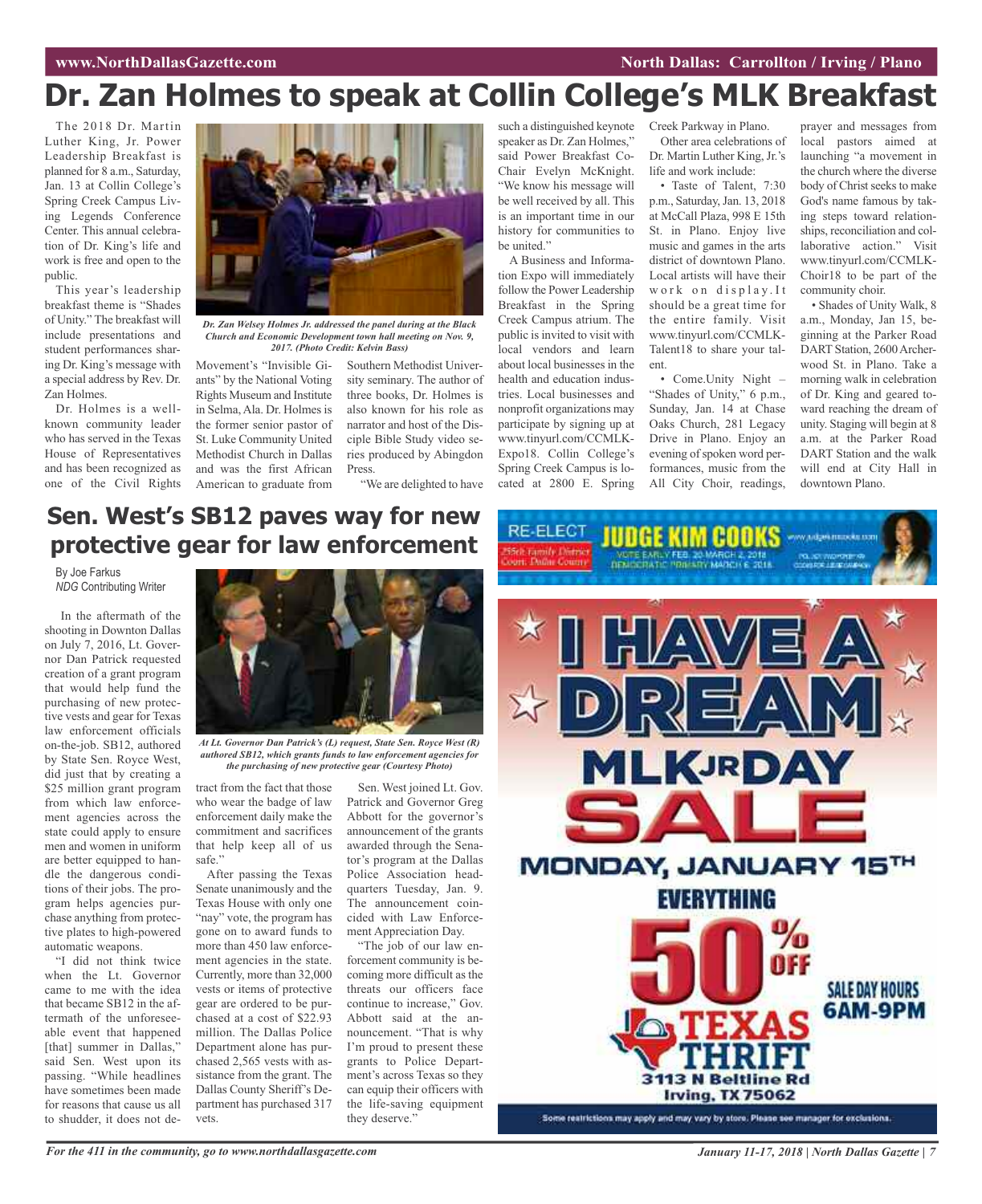#### **www.NorthDallasGazette.com**

#### **City Briefs**

**Dallas** PRAI Beauty is partnering with the Humane Society of Dallas County and shelters affiliated with the Human Society of North Texas to participate in **Free the Shelters** Friday, Jan. 12 through Sunday, Jan. 14 at various locations throughout Dallas, Keller, Benbrook, and Forth Worth, including the Humane Society of Dallas County located at 2719 Manor Way, Dallas. This location is open from 11:45 a.m. to 5 p.m. the entire weekend. The event will feature a waiving of all adoption fees as part of PRAI Beauty's national campaign to help homeless animals.

ABC's **Shark Tank** is hosting a **Casting Call** Wednesday, Jan. 24 from 9 a.m. to 5 p.m. at the Dallas Small Business Expo at the Kay Bailey Hutchison Convention Center located at 650 South Griffin Street, Dallas. All entrepreneurs and innovators are invited to



*Dallas area families will be able to adopt a new pet and save on waived adoption fees as part of the Free the Shelters events running Jan. 12-14. (Photo: Mary03101983 / Wikimedia)*

register for this free event at www.thesmallbusinessexpo.com/shark-tank-dallas and fill out the Shark Tank audition form. Make sure to arrive early on Jan. 24 and to bring your audition form to the event.

Alpha Kappa Alpha Sorority is holding its **2018 Founders Day Luncheon** Saturday, Jan. 27 from 11 a.m. to 1 p.m. at the Hilton Anatole Hotel – Imperial Ballroom located at 2201 North Stemmons Freeway, Dallas. Sorority President Dorothy Buckhanan Wilson, L.H.D. will deliver the Keynote speech to commemorate the organization's 110th anniversary. Tickets for the luncheon may be purchased at www.memberplanet.com/events/omicronmuomegachapter/2018foun dersday.

**Duncanville** The **Recharged Conference** will take place Saturday, Jan. 13 beginning at 8 a.m. at the International Museum of Cultures located at 411 U.S. Highway 67, Southbound Frontage Road, Duncanville.

This rolling one-day conference will feature community experts sharing information regarding health, finances, education, cooking, exercise tips, self-development, marriage, and job searches. Admission to the event is \$10 in advance or \$15 at the door. To register online, visit www.rechargedconference.wordpress.com.

#### **Garland**

A **District 3 Town Hall Meeting** will be held Thursday, Jan. 25 from 6:30 p.m. to 8:30 p.m. at Toler Elementary School located at 3520 Guthrie Road, Garland.All residents of District 3 are encouraged to join Council Member Jerry Nickerson, Garland City Manager Bryan Bradford and other City staff to discuss the continued growth and redevelopment of the district. For more information, email MSullivan@GarlandTX.gov or call 972-205- 2465.

#### **Irving**

The Irving-Carrollton NAACP Branch is hosting its **Riding to Freedom MLK Spaghetti Luncheon** Monday, Jan. 15 from 11:30 a.m. to 1 p.m. at the Georgia Farrow Recreation Center located at 530 Davis Drive, Irving. The featured speaker will be Dora Joyner.

Irving's **2018 State of the City and Luncheon** will be Tuesday, Jan. 16 from 11:30 a.m. to 1 p.m. at the Irving Convention Center located at 500 West Las Colinas Boulevard, Irving. The Honorable Mayor Rick Stopfer will highlight the city's accomplishments and opportunities in this year's address focusing on the theme Irving: A Masterpiece in Motion. Register for the event online at www.irvingchamber.com. For more information, call 214-217-8484.

#### **Richardson**

The City of Richardson and Methodist Richardson Medical Center are sponsoring a **Health and Wellness Expo** Friday, Jan. 12 from 11 a.m. to 4 p.m. at the Richardson Civic Center located at 411 West Arapaho Road, Richardson. This expo will afford participants the opportunity to explore local health options including finding a local doctor, dentist, dietitian, and/or gym. Weight, body mass index, and blood pressure screenings will be available as well in addition to healthy snacks. This event is free and open to the public.

*To submit events and announcements, send an email to editor@northdallasgazette.co m with headline Community Briefs.*

### **Great Danebull 'Bullet Bob Hayes' makes remarkable early recovery**

A young Great Dane Pitbull mix, nicknamed "Bullet Bob Hayes" by his rescuer, was headed for continual neglect and abuse if not saved. Thanks to the generosity of one woman, he is placed in a loving home and has opportunity for vitality.

"When he came to our clinic recently, the 'Great Danebull' had multiple, large, infected wounds, several broken teeth, was se-



verely malnourished with cage, and was barely able to

protruding backbone and rib stand up, let alone walk,"

#### said Helmut Block, DVM, veterinarian owner of CottonwoodAnimal Hospital in Dallas. "Despite the abuse he sustained, he is extremely affectionate.After three days of critical care, a warm environment, and the right nutrition, his eyes sparkled."

Canine rescue is not new to Dallas native and Dallas Cowboys fan, Carla Brandt. Brandt, who often names her dogs after Dallas Cowboys she admires, did the same for her most recent rescue.A strong advocate for loving care and treatment of domestic pets, Brandt shared, "Pet abuse should simply not be tolerated."

A neighbor informed Brandt about the mistreated Great Danebull. Brandt's immediate response changed his once fatal path.

While the Great Danebull received medical attention at

Cottonwood Animal Hospital, wonderful things happened: contributions came in to support his care, and mutual efforts landed him a loving family.

"We are privileged to have domestic pets in our lives for companionship and comfort," said Dr. Block. "Often, with love, oversight and the proper care, our pets provide so much more than we could have expected."

#### **New 'Big Thought' leader named...**



*Courtesy*

*photos*

### **Florentino 'Tino' Ramirez to receive MLK Justice Award from Dallas Bar Association at Jan. 15 luncheon**

Florentino "Tino" Ramirez, of Ramirez & Associates, P.C., will be honored by the Dallas Bar Association at the 26th Annual Martin Luther King Jr. Luncheon as the recipient of the 2018 Martin Luther King Jr. Justice Award at a noon luncheon on Monday, Jan. 15, at The Belo Mansion (2101 Ross Avenue in downtown Dallas). The event is open to the public.

The award is presented to local leaders whose lives and practice exemplifies the



*by the Dallas Bar Association for his work in social justice. (Courtesy photo)*

principles embodied by Dr. King's leadership. Former recipients include the late Hon. Barefoot Sanders,

Senator Royce West, Mayor Ron Kirk, Kim Askew, Rhonda Hunter, E. Leon Carter, Dr. Walter Sutton, Jr., Dr. Michael J. Sorrell, Rev. Richie Butler, and Justice Carolyn Wright.

The Dallas Bar Association is honored to present Tino Ramirez with this prestigious award for his service to the Dallas community.

"For decades, Tino has embodied the fight for social justice in a firm but calming manner. I have looked up to Tino since I

was a young lawyer for his leadership, professionalism and his role in paving the way for Hispanic lawyers throughout the State. I am proud to see Tino receive the recognition for all that he has humbly accomplished," said DBA President Michael Hurst.

The MLK award luncheon is open to the public; the plated lunch costs \$14.95. RSVPs are required. Contact bavina@dallasbar.org. For more information, call (214) 220-7400.

*this announced Byron Sanders as the next President and CEO of the organization. Sanders joins Big Thought after serving as Vice President and Institutional Client Advisor for U.S. Trust where he advised nonprofit institutions on investment management strategy. He previously served as Executive Director of the Dallas Education Foundation and in 2011, helped lead Group Excellence, an educational services company, which was named the 5th fastest growing education company in the country and featured on the prestigious Inc. 500 list.*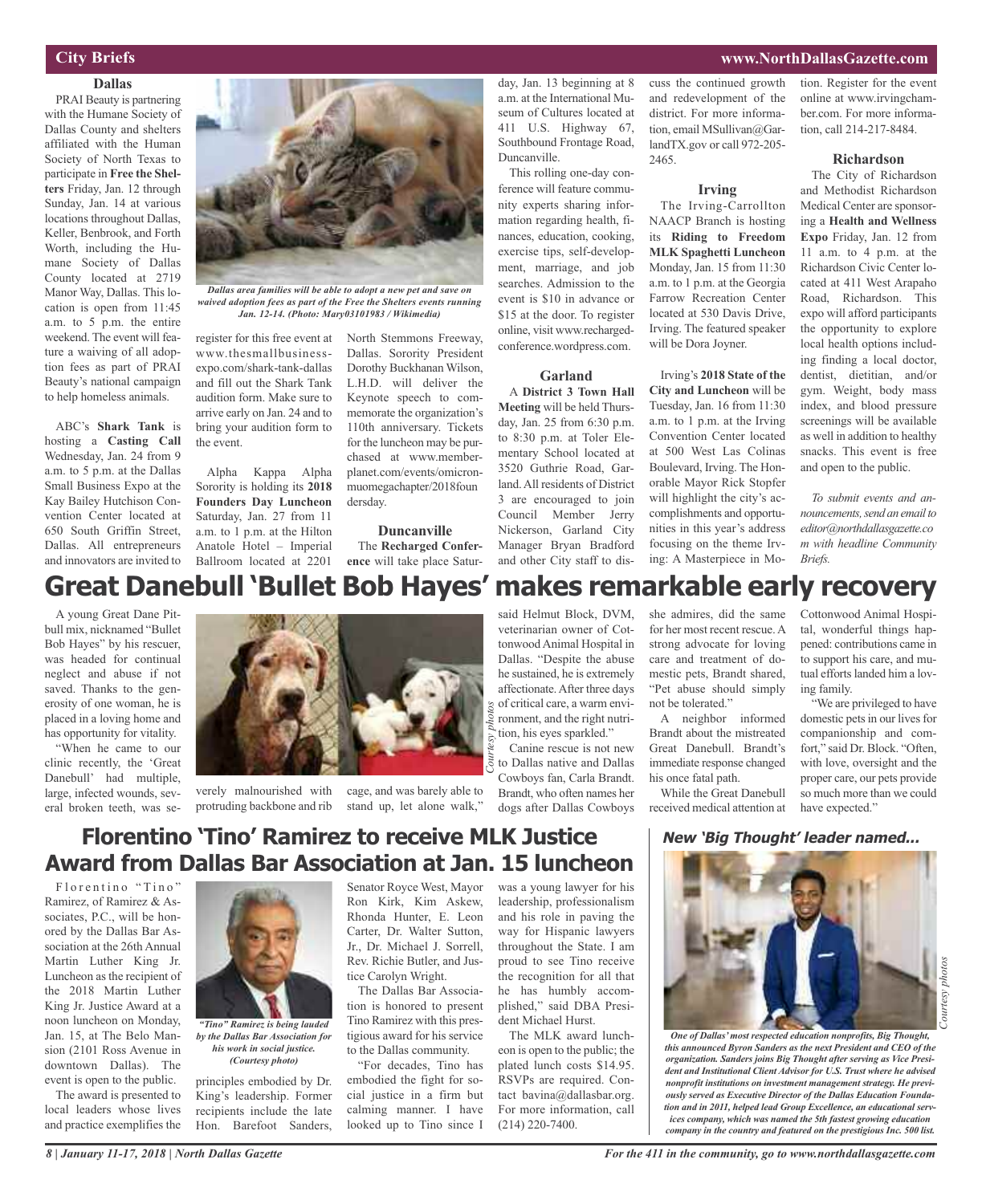# **Cowboys look to build on a year of disappointment**

By Dwain Price *NDG* Sports Contributor

FRISCO — Another season of high expectations for the Dallas Cowboys fell way short of its goal.

Trying to ride the wave of last season's 13-3 record, the Cowboys desperately needed a 6-0 win over the Philadelphia Eagles in this past Sunday's regular season finale just to finish the season with a ho-hum 9-7 record. That record is well below the Cowboys' high standards, but is enough to help head coach Jason Garrett keep his job.

In seven full seasons with the Cowboys, Garrett has made just two playoff appearances and won only one playoff game. But owner Jerry Jones said Garrett will be back to coach the Cowboys for an eighth season.

"Jason is in a good spot," Jones said on his weekly radio show on 105.3 The Fan. "We're in a good spot with Jason."

Garrett definitely appreciates the loyalty Jones has shown him.

"It means a great deal," Garrett said. "He's been an outstanding owner and certainly a huge figure in this league for a long time.

"He loves football, he loves the NFL, and he certainly loves the Cowboys."

Jones obviously loves Jason Garrett, too. And, apparently, he also has an affinity for offensive coordinator Scott Linehan and defensive coordinator Rod





Marinelli, since he said he wants those two coaches back with the Cowboys next season, too.

Whatever changes to Garrett's staff will be minor ones.

"I think there are a lot of good building blocks in place on our football team," Garrett said. "There will be some changes to our coaching staff, there will be some changes on our roster. We'll be very determined to make sure those changes are for the better, but there are a lot of positive things that we can build on as we go forward.

"Some good young players have been added to our team in the last couple of years. They've helped us win some games over the last couple of years and we'll keep trying to help those guys develop individually and help our team develop and grow and continue to take the next steps."

There was speculation as to whether this would be tight end Jason Witten's last NFLseason. But the 15-year veteran – he turns 36 in May

– who has spent his entire career with the Cowboys squashed all rumors and plans to return next season.

"I'm as motivated now as I've ever been to play this position at a higher level and help my team in all situations as a leader (and) as a veteran, but most importantly as a tight end and what that role consists of in this offense," Witten said. "And with that we've got to get back to work and we've got to evaluate it and strip it down to the most simple form, and we all have to do that – players and coaches alike and the organization – and we will.

"I see a lot of good in this locker room. If I didn't, I wouldn't make a decision like that, because I know how hard and what all is put in to going into a season."

Defensive end DeMarcus Lawrence, who just finished the last year of his contract, also would like to continue playing for the Cowboys.

"I know the organization feels the same way about me,so I ain't worrying about that," Lawrence said. "I'm going to let everything fall into place and we'll see where it goes from there."

Lawrence finished this season tied for second in the NFL in sacks this season with  $14 \frac{1}{2}$ . That translate into a very healthy payday for him.

"I ain't no numbers guy," Lawrence said. "I mean, I can count real well and I know how much a sack costs<sup>"</sup>

The loss of running back Ezekiel Elliott – the NFL suspended him six games for violating the league's domestic violence policy – contributed mightily to the Cowboys' failure to reach their goal this season. So, did the loss of linebacker Sean Lee and offensive left tackle Tyron Smith at various times.

The Cowboys went 3-3 in Elliott's absence, but where only 6-4 in games he played in. Elliott wanted no part of thinking how the Cowboys would have fared had he been available for the entire 16 games.

"What's the point of going 'what if?,' " Elliott asked. "It already has been.

"So you just got to look forward and control what you can control and make sure we come back ready

next year. I wish we were playing in the playoffs right now, but I'm happy to have everything behind me, I'm happy to move forward and I'm going to use it as fuel for next year."

Quarterback Dak Prescott also plans to use the subpar season he had this year as fuel for next season. Following a stellar year as a rookie in 2016, Prescott threw nine more interceptions and one less touchdown pass this year than he did last year.

"There were ups and downs," Prescott said. "I think I played some of the best ball of my career this year and obviously I played some of my worst ball of my career this year.

"I'm going to call it a growing year. I'm going to learn from everything that's happened this year and

move forward to become a better player and a better person."

Prescott, who passed for less than 185 yards in six of the last eight games, also hopes to have a better onfield connection with wide receiver Dez Bryant, who, according to his declining stats, can no longer be considered an elite receiver.

"We've got to look at ourselves first and we're going to do that, I'm pretty sure, because everybody in here, including all the coaches, we're competitors," Bryant said. "I'm pretty sure all of us are looking forward to 2018.

"And we're all looking to see what we all can do better, and I think we're going to do that just because we are a damn good football team."

# **Frieda Porter for the Office** of Justice of the Peace

(Tarrant County, Precinct 7) - Number 1 on the Ballot.

The Justice of the Peace Office governs over Landlord and Tenant **Disputes, Evictions, Small Claims,** Truancy, and some minor traffic tickets.

As a State Licensed Realtor of over 17 years and a Landlord, I've worked diligently to help build Homeownership. I've also worked hands on with the eviction process in the Justice of the Peace Courts to successfully resolve various **Landlord and Tenant issues.** 



I've volunteered my services for the Arlington NAACP Using my experience and education of Fair Housing, Real Estate Law and Multi-Family Management to bring positive resolution to citizens with Landlord complaints.

Precinct 7 is my home. My children grew up here. As JP, I will use my office as a support to homeowners, renters and help our truants move into a positive direction. Remember, I'm Number #1 on the Ballot. Cast your vote for Frieda Porter for Justice of the Peace, Pct. 7 on March 6, 2018.

Note: Precinct 7 includes Tarrant Grand Prairie, South Arlington, Mansfield, Kennedale, Dalworthington Gardens and Rendon Pol. Adv. paid for by Frieda Porter for JP campaign

**Enter to Win! Ticket Giveaway**

*NDG Entertainment Ticket Giveaway!!! Follow North Dallas Gazette on Facebook, Twitter and Instagram to keep up on all the latest!!!*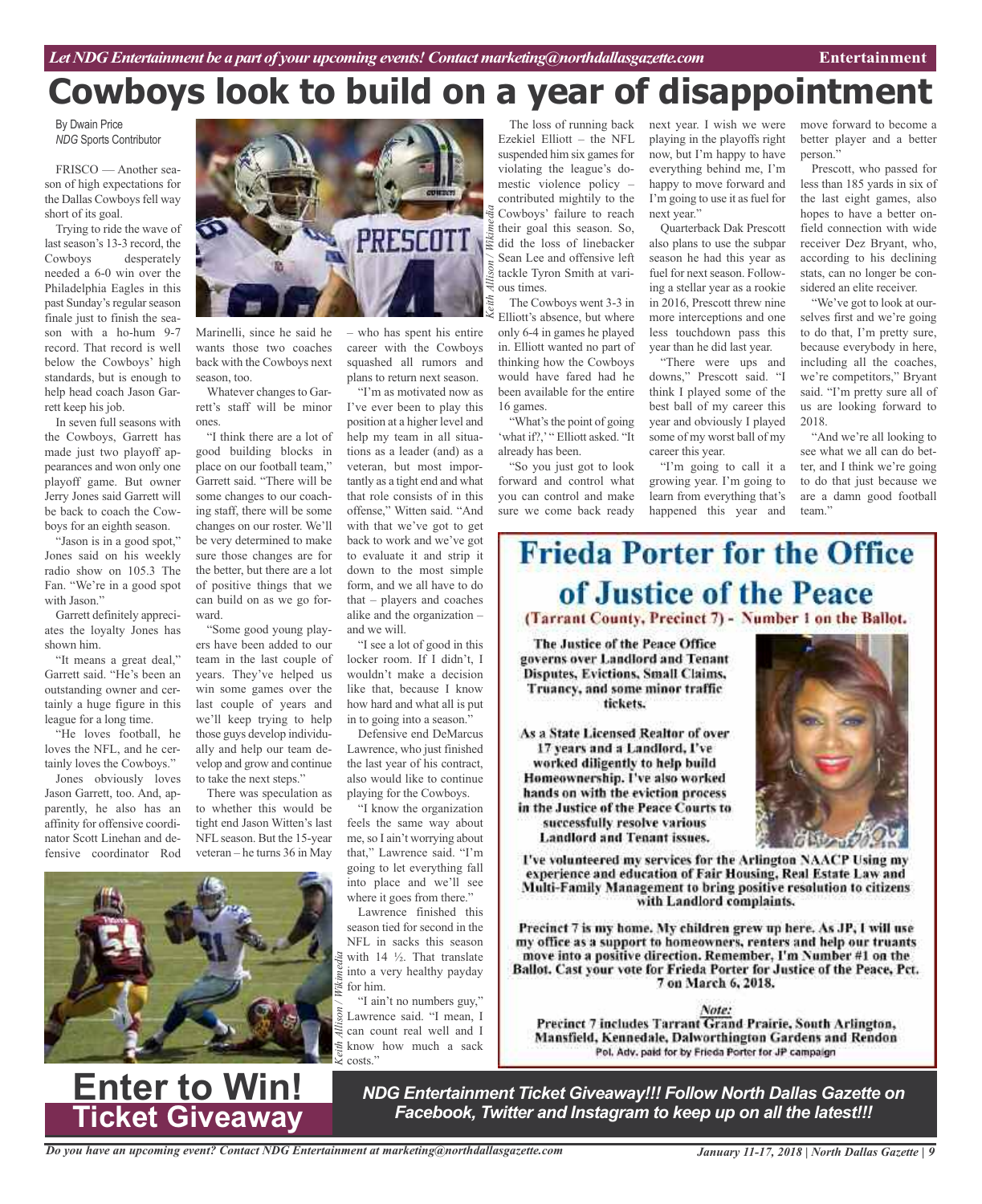**Car Review Entertainment Too!** *Let NDG Entertainment be a part of your upcoming events!Contactmarketing@northdallasgazette.com*

"A MIRACLE on Broadway."

**2016 TONY AWARD WI<br>BEST MUSICAL RE** 

## **Win tickets to The Color Purple**

*The Color Purple* a hallmark book that became a landmark movie eventually took Broadway by storm. Now, local theater fans have an opportunity to attend the Dallas premiere presented by the Dallas Summer Musicals, Inc. and Broadway Across America of the production which garnered the 2016 TonyAward winner for Best Musical Revival. The show is on stage at the Music Hall at Fair Park Jan. 23 – Feb. 4. NDG readers have an opportunity to win tickets for two for Wednesday, Jan. 24. Visit NDG's Facebook page or Instagram and tell us who your favorite character or a favorite line from the book or movie for a chance to win the tickets.

This joyous American classic about a young woman'sjourney to love and triumph in the American South has conquered Broadway in an all-new "ravishingly reconceived production that is a glory to behold" (*The New York Times*) directed by Tony winner John Doyle. Cast members from the 2016 Broadway revival lead the touring company, including Adrianna Hicks (*Aladdin, Sister Act* – Germany) as Celie, Carla R. Stewart (*Ghost* – National Tour, *Rent* – Regional) as Shug Avery



*Carla R. Stewart (Shug Avery) and the North American tour cast of The Color Purple. (Photo: Matthew Murphy, 2017)*

and Carrie Compere (*Holler If You Hear Me, Shrek the Musical* – National Tour) as Sofia.

They will be joined by Gavin Gregory (*The Color Purple – Revival*, *The Gershwins' Porgy & Bess*) as Mister, N'Jameh Camara (*X: Or, Betty Shabazz v. The Nation*) as Nettie, J. Daughtry (*The Color Purple – Revival, Beautiful: The Carole King Musical*) as Harpo, along with Darnell Abraham, Amar Atkins, Kyle E. Baird, Angela Birchett, Jared Dixon, Erica Durham, Bianca Horn, Gabrielle Reid, C.E. Smith, Clyde Voce, Nyla Watson, J.D. Webster, Brit West, Nikisha Williams and Michael Wordly.

Based on the Alice Walker's Pulitzer Prize-winning novel and the Warner Bros. / Amblin Entertain-

ment motion picture, *The Color Purple* is adapted for the stage by Tony- and Pulitzer-winner Marsha Norman with music and lyrics by Brenda Russell, Allee Willis and Stephen Bray. Tony Award-winning director and scenic designer John Doyle (*Sweeney Todd, Company*) recreates his award-winning work for the national tour, winning Broadway revival of *The Color Purple*.

Single tickets for the Dallas engagement of *The Color Purple*, starting at \$20, are now on sale at DallasSummerMusicals.org or by phone at 800-745-3000. They can also be purchased in person at the Music Hall at Fair Park Box Office Monday through Friday from 10 a.m. to 6 p.m. and Saturday from 10 a.m. to 4 p.m.

### **Bishop Arts Theatre and Jubilee Theatre partner to present Thurgood**

Bishop Arts Theatre Center (BATC), in partnership with Jubilee Theatre, presents the critically acclaimed, Thurgood by George Stevens, Jr. Selmore Haines III comes to the BATC stage with his 2017 Dallas Theatre Critics Award-winning performance as Thurgood Marshall in this retelling of America's first African American Supreme Court justice.

Emotionally charged, politically relevant, and historically entertaining, Thurgood offers insight into one of America's most wellknown, respected, and groundbreaking political and social justice activists of the 20th Century. Thurgood runs Feb.8-25.

Thurgood is suitable for audiences ages 13 and above; adult language is present. All performances

are presented at the Bishop Arts Theatre Center located at 215 South Tyler, TX 75208.

Showtimes vary for each production please visit www.bishopartstheatre.org to verify dates and times. General Admissions fees are \$18 to \$30. Discount tickets are available for groups of 15 or more and may be purchased by calling (214) 948-0716 x305.



Texas<br>Instruments:

**JANUARY 23 - FEBRUARY 4** 

**MUSIC HALL AT FAIR PARK** 

**ONLINE: dallassummermusicals.org** CALL: 800-745-3000 · GROUPS 10+: 214-426-GROUP

> **Seulte-Arkel C** or with a finance and any 100 000 P. P.O. From a body of the pro-20

**Quantity** 

www.nicip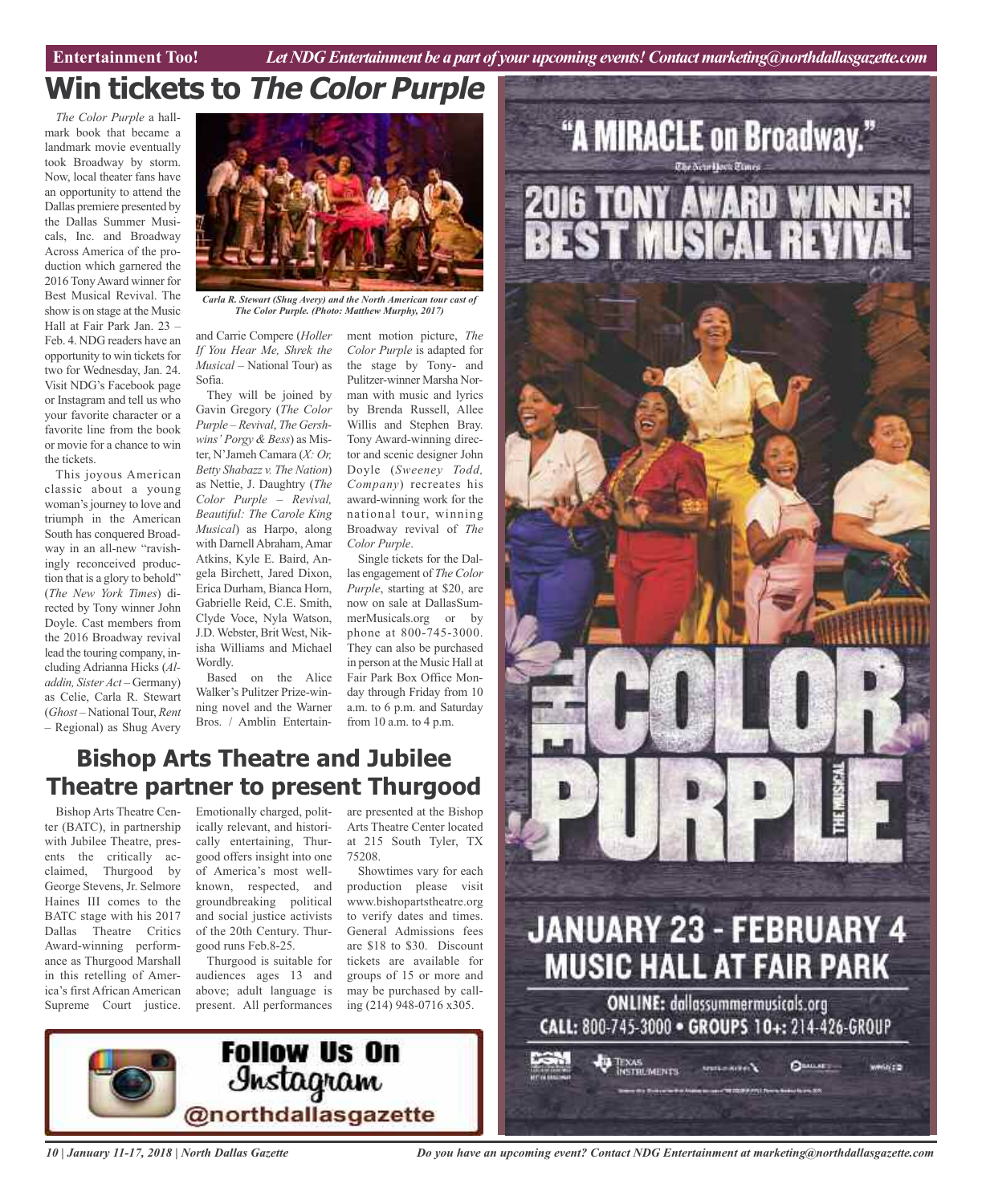### **U.S. Small Business Administration to exhibit during Dallas Small Business Expo**

The U.S. Small Business Administration's(SBA) Dallas/Fort Worth District Office will be exhibiting during Dallas Small Business Expo, Wednesday, Jan. 24. The SBA will provide information on how to start and grow a small business.

According to recent new

reports, the area has seen phenomenal job growth as Dallas ranks #2 in small business index. Small Business Expo will return to Dallas for the 6th year in a row to bring together local small business owners and entrepreneurs to network with 100+ exhibitors as well as attend over 20+

free workshops led by business experts.

The SBA's DFW District Office is excited to team-up with Small Business Expo to provide local small businesses in the Dallas metropolitan area with resources on accessto capital, counseling, contracting and disaster

assistance.

During fiscal year 2017 lending in the DFW district's 72 counties reached over \$1.187 billion to 2062 small businesses. Dallas County small businesses specifically received a record year in SBA financing. In FY17, the county received over \$366 million, which is up from just over \$357 million in FY2016 and a little over \$340 million in FY 2015.

"The SBA always looks forward to participating in this yearly event to help small business growth in the DFW area. We will staff present to help answer your questions

and guide you to SBA's resource partners" said Herbert Austin, SBA's Dallas/Fort Worth District Director.

Dallas Small Business Expo will take place at the Kay Bailey Hutchison Convention Center | Hall A – 650 S Griffin Street, Dallas, TX 75202 from 9 a.m. - 5 p.m.

#### **North Texas Commission plan a push for business-friendly laws** agenda, supporting tactics ices

The North Texas Commission announced a new initiative, the North Texas Advocacy Coalition, to convene the region's business community to strengthen and amplify the business-friendly voice in Austin during the 86th Legislative Session. In addition to the business community, the North Texas Advocacy Coalition will include chambers of commerce, municipalities, higher education institutions and other partner organizations.

"During the last session, we saw the true power that our region's stakeholders can wield when we all work together for a common cause," said James D. Spaniolo, president and CEO of the North Texas Commission. "Our goal for the coalition is to keep Texas, and North Texas, business friendly, to support our municipalities and higher education institutions, and to ensure that the businesses that have moved here in the past several years

#### feel welcomed."

The initial focus of the North Texas Advocacy Coalition will be helping the region's business community encourage their employees to participate in the March primaries. Members of the Coalition will be encouraged to participate in sub-committees focused on issues including education, transportation, business competitiveness and communication. These task forces will meet to develop a legislative

### **RACE,** continued from Page <sup>1</sup>

for you, and I've been doing that all my life," Salerno said. "I worked for the Obama administration for the last five years, creating economic opportunity for those 50 million people that live in small-town America. I oversaw 5,000 people and a \$30 million budget. What we know for sure, I that the deck is stacked against many of us."

Salerno also noted that Texas hadn't sent a new woman to Washington in more than 20 years, and of all the representatives from the state, only three are female. She also shared her experiences in the criminal justice system and starting a business which she believes gives her the background and skills to help "level the playing field."

#### **Texas Lieutenant Governor race**

Mike Collier and Michael Cooper are running in the Democratic primary for an opportunity to defeat incumbent Dan Patrick as Texas Lieutenant Governor (Patrick is also being challenged in the Republican primary by Scott Milder).

Cooper was the only can-

didate able to attend the forum on Monday night, and said, "It is time that we have someone who is worried about all the people." Cooper, who has served as a volunteer in the education system, said one of his first priorities is a pay raise for teachers. He is also in favor of vocational programs for graduate students who are "workforce ready." And he said he has already put in the time to determine how to pay for the improvements he wants.

"I'm not here to say I'm going to try to change things, but I have found the answers," Coopersaid. "I've been on the trail for a long time. I'm ready to serve you and your children in the State of Texas."

### **<sup>A</sup> friendly competi- tion to become the next Dallas District Attorney**

The final office presented at the forum was the District Attorney. John Creuzot and Elizabeth Davis Frizell are vying for the Democratic nomination to face Faith Johnson. The DA's office has been a source of very public scrutiny in recent

years as Susan Hawk resigned following work attendance and health concerns. Other incidents involving allegations of abusive drunken behavior and prosecutorial misconduct by assistant DAs make this race more noteworthy this year than normal in Dallas.

Frizell and Creuzot seem to be running an amicable primary race, and both pledged that they will be campaigning after the primary regardless of which one gets the nomination. Both put criminal justice reform at the top of their agenda, and both come to the table with extensive experience in the justice system.

Creuzot said he emphasizes working with defendants over incarceration whenever possible. He touted a program he had spear-headed in the past to rehabilitate offenders, adding that successful graduates were in the room for the presentation.

"We put them in treatment, brought them back, worked with them and had significant reductions in probation violations, re-arrests, the whole thing," Creuzot said.

and communication. The North Texas Advocacy Coalition will remain active throughout the 2019 Legislative Session. "The North Texas Com-

mission is in favor of progrowth state tax and regulatory policies that grow our economy and attract investment," said Chuck Allen, managing director, Government Affairs for American Airlines and Chairman of the North Texas Commission.

"That's why I'm running for DistrictAttorney because I started criminal justice reform. As a result of these programs being a foundation we've closed eight prisons in the State of Texas."

He also said he wanted to begin awarding "certificates of rehabilitation" to help ease the difficulty of former felons in getting back to a productive job.

Frizell recited a long list of high profile cases of African-Americans who lost their lives in incidents involving law enforcement and said that is her inspiration for running.

"Deadly force should be the last resort, not the first," Frizell said, adding that "So many officers can get away with just saying 'I feared for my life.' Well, should you have feared for your life? Should it be a death sentence for you to be killed, shot, maimed or lose your life?"

She also notes her status as the only lifelong Democrat running, and recalled her past experiences trying to "turn Texas blue" on behalf of the party. Frizell emphasizes she is the candidate willing to fight (at one point even kicking off her shoes and striking a sparring pose).

"We encourage policymakers to work to ensure such investment is unfettered and that Texas capitalizes on innovation to fuel additional job growth, business expansion, and investment. Fortunately, this state has a rich history of doing just that, and our goal is to preserve that path forward."

Organizations that have signed on to participate in the North Texas Advocacy Coalition include:

•Alliance Operating Serv-

MNP will be back again on Jan. 15 featuring candidates vying for State Repre-

#### • American Airlines

- $\bullet$  AT $\&$ T
- BNSF Railway • City of Grand Prairie
- Fidelity Investments
- The Rios Group

• Texas Association of **Business** 

- Texas Competes
- Texas Health Resources
- U.S. Chamber of Commerce The initiative was an-

nounced one year from the swearing in of the 86th Legislative Session.

sentative in Districts 100, 104, 109, 113 and State Senate District 16.



**A successful asphalt company in the Mid-cities area has openings for:**

#### **Experienced Truck Drivers**

• Current Class A CDL • Satisfactory driving record for the last 3 years (deter-

- mined by Company driving standards). • Pass pre-employment drug screen and DOT physical.
- Speak and write in English.
- Work extended hours, including weekends.
- Must be able to legally work in the United States.
- 

#### **Labor and Equipment Operators: Asphalt and Stabilization Crews**

- Pass pre-employment drug screen and physical.
- Speak and write in English.
- Work extended hours, including weekends.
- Must be able to legally work in the United States

#### **Surveyor Helper**

- 21 years of age
- Familiarity with computers
- Good math aptitude • Current Class C driver's license.
- 
- Satisfactory driving record for the last 3 years (deter-
- mined by Company driving standards).
- Pass pre-employment drug screen and physical.
- Speak and write in English.
- Work extended hours, including weekends.
- Must be able to legally work in the United States

**Come talk to us and see what we have to offer!**

(817) 267-3131, Monte

Or apply in person: Reynolds Asphalt 8713 Airport Freeway Suite 100 North Richland Hills, Texas 76180 **EEO**

*For the 411 in the community, go to www.northdallasgazette.com*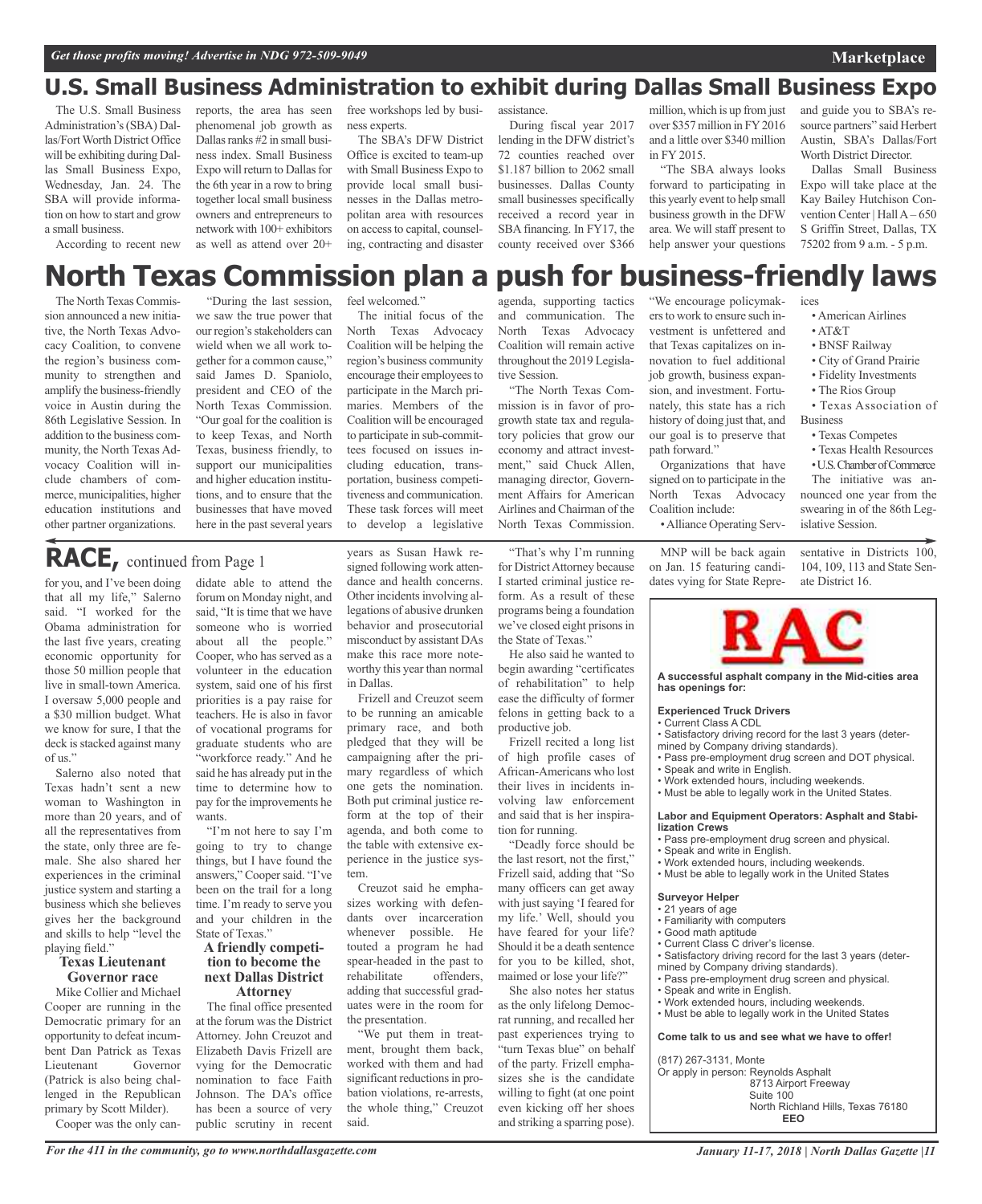### **For-profit colleges promise but seldom deliver gainful employment**

By Charlene Crowell

Mounting student debt is a nagging problem for most families these days. As the cost of higher education rises, borrowing to cover those costs often becomes a family concern across multiple generations including the student, parents, and even grandparents or other relatives.

Today's 21st Century jobs usually demand higher education and specialized skills to earn one's way into the middle class. In households where educational loans are inevitable, it becomes an important family decision to determine which institutions are actually worth the debt incurred. Equally important is the institution's likelihood of its students graduating.

Higher education institutions that do not provide its students and graduates with requisite skills and knowl-

edge become money pits that lead to deeper debt and likely loan defaults.

New research by the Center for Responsible Lending (CRL) analyzed student debt on a state-by-state basis. An interactive map of CRL's findings reveal on a state basis each of the 50 states' total undergraduate population, for-profit enrollment, and the top forprofit schools by enrollment for both four-year and twoyear institutions.

Entitled The State of For Profit Colleges, the report concludes that investing in a for-profit education is almost always a risky proposition. Undergraduate borrowing by state showed that the percentage of students that borrow from the federal government generally ranged between 40 to 60 percent for public colleges, compared to 50 to 80 percent at for-profit institutions.

Additionally, both public and private, not-for-profit institutions on average lead to better results at a lower cost of debt, better earnings following graduation and the fewest loan defaults.

"In many cases, for-profit students are nontraditional students, making sacrifices and struggling to manage family and work obligations to make better lives for their families," noted Robin Howarth, a CRL senior researcher. "For-profit colleges target them with aggressive marketing, persuading them to invest heavily in futures that will never come to pass."

CRL also found that women and Blacks suffer disparate impacts, particularly at for-profit institutions, where they are disproportionately enrolled in most states.

For example, enrollment at Mississippi's for-profit colleges was 78 percent female and nearly 66 percent Black. Other states with high Black enrollment at for-profits included Georgia (57 percent), Louisiana (55 percent), Maryland (58 percent) and North Carolina (54 percent).

Focus group interviews further substantiated these figures, and recounted poignant, real life experiences.

Brianna, a 31-year-old Black female completed a Medical Assistant certificate at the now-defunct Everest University. Once she completed her MA certificate and passed the certification test, she found she could only find a job in her field of study that paid \$12 per hour, much less than the \$35,000-\$45,000 salary that Everest told her would be her starting salary as a medical assistant.

She was also left with \$21,000 in student debt. As a result, she has struggled

since matriculation with low credit scores and cramped housing conditions for herself and three children. For her, public schools, according to Brianna, are "better in the long run" due to their lower cost despite having more requirements for attendance.

Similarly, Elena, a 35 year-old Latina enrolled in a for-profit institution after seeing television commercials for the local branch of Everest College targeted at those without a GED, like herself. Assured by Everest that she would earn between \$13-15 an hour working as a pharmacy technician, she thought that wage would have been enough for her to repay tens of thousands of dollars in student loans and interest she incurred. Yet, the best wage she could find with a pharmacy paid only \$10.50 an hour.

Elena also shared that the financial aid officers at

Everest encouraged her to apply for "all these monies [grants and loans] that I could get. And they took it all – all of it. And yes, I am left with this bill."

These two personal experiences are magnified across the country with high female for-profit college enrollment. For example, the Midwestern states of Indiana, Michigan and Wisconsin have female-dominated for-profit enrollment and disproportionate Black enrollment too. These were also states with some of the lowest for-profit graduation rates after six years of study.

In Georgia, Louisiana, Maryland, Mississippi and North Carolina, median forprofit student debt levels at graduation in these five states was much higher than that of their public peers, ranging from \$29,947 to \$34,891 for for-profit stu-

See PROFIT, Page 16



January 1, 2018,

Ed Bell Construction is a Dallas based heavy highway contractor doing business in the North Texas market since 1963. With clients such as TxDOT, Dallas County Public Works, and the Cities of Dallas, Fort Worth, Richardson and Mansfield (plus many others), we have a strong backlog of work in the highway market locally.

We are currently hiring for the following positions:

#### **• CDL Driver (Haul Truck)** Available: multiple openings

Rate: Negotiable Must have own transportation Years of Experience required will vary, from 6 months to 2 years (depending on position) **Physical and Drug Screen Required Must have a Clear Background Must be at least 18 years old (CDL Driver, 21 yrs)**

**Must apply in PERSON, Monday – Friday from 8am to 11am @ 10605 Harry Hines Blvd. Please visit our website: www.edbellconstruction.com/careers Or email your resume to: careers@edbellconstruction.com**

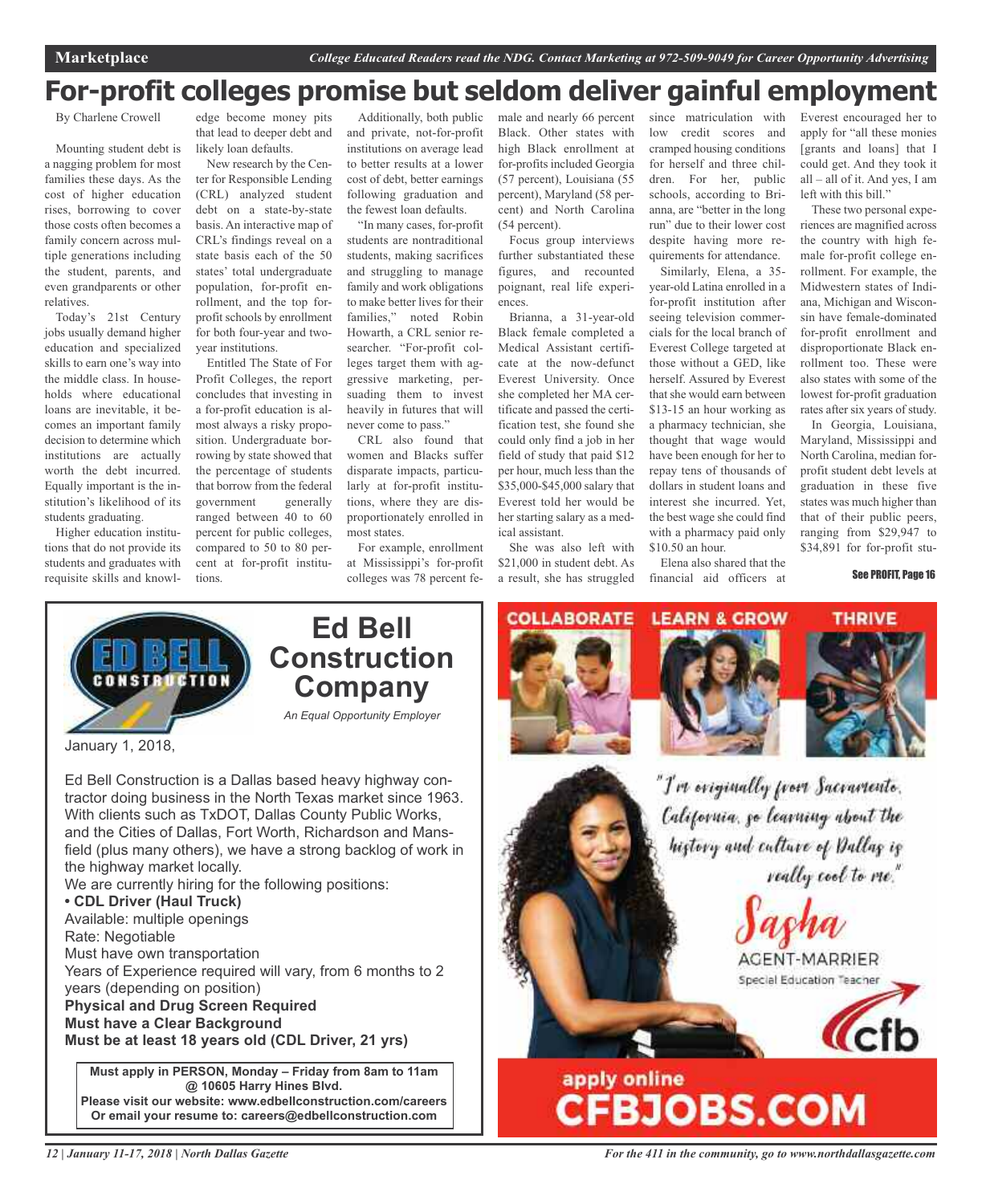## **Upcoming DFW area job fairs**

#### **Jan. 14, 21 & 28 Six Flags Over Texas Job Fair**

Six Flags Over Texas is hosting a job fair with onthe-spot job offers for many positions. Walk-ins are welcome to this hiring event. Interested applicants should complete an application online at sixflagsjobs.com. Applications should be completed prior to interviewing at the job fair. Team members will receive perks such as: pay above minimum wage, free park admission, health benefits, private employee benefits, reward programs, on-site training, flexible scheduling, a weekly pay day, and mentor programs. Positions include areas such as lifeguarding, retail, guest services, entertainment, cooking, and ride operations. The company is looking for hard-working, enthusiastic and eager individuals who are ready for a challenging and rewarding position. This fair will be held from 10 a.m. to 4 p.m. at 2201 E Road to Six Flags Street, Arlington.

#### **Jan. 16 Entel Marketing Career Fair**

Entel Marketing, Inc. is hosting an open house job fair for job seekers looking for exciting employment op-



portunities. Participants are encouraged to come for on the spot interviews and or to simply drop off their resume. Entel offers its employees: weekly pay, bonus opportunities, vacation incentives, rapid advancement, career development programs, and more. All the company asks for in its employees is a positive attitude, a team player mentality, a strong work ethic, good communication skills, and a clear display of professionalism. For more information, call 972-891-9975. This open house job fair will be held from 9 a.m. to 3 p.m. at 5787 South Hampton Road, Suite 125, Dallas.

#### **Jan. 17 Top Golf Hiring Event**

Top Golf-Dallas is looking for candidates to fill hourly positions such as: guest service associate, porter, bartender, bay host, server, bar back, busser, drink runner, food runner, dishwasher, cook, and maintenance associate. Most positions with the company require the ability to stand and

walk for extended periods of time, and some require the ability to life over 50 lbs. As an equal opportunity employer, Top Golf will engage in reasonable accommodations with regard to physical or mental disabilities. Candidates should come to the recruitment event with a resume and must attend the entire event to be considered for a position. This event will take place from 6 p.m. to 9 p.m. at Top Golf Dallas located at 8787 Park Lane, Dallas.

#### **Jan. 18 State Farm Plano Hiring Event**

State Farm recruiters will be onsite to discuss current job opportunities with the company, benefits for employees and the application process. All job seekers are encouraged to bring copies of their resume. The company is looking to fill positions such as: administrative specialist, claim associate, IT student intern, internal audit intern, sales representative, customer service representative, and more. This fair will be from 10 a.m. to 12 p.m. at Workforce Solutions for North Central Texas – Plano Workforce Center located at 1101 Resource Drive, Suite 100, Plano.

#### **Jan. 24 Penn Apartment Staffing Job Fair**

Penn Apartment Staffing provides quality full-time and temporary staffing for the apartment industry in Dallas, Fort Worth, and Houston by recruiting candidates to meet all of a community's staffing needs. The company matches qualified candidates with positions such as: Property Manager, Assistant Manager, Leasing Consultant, Lead Maintenance, Assistant Maintenance, Make Ready, and Porter / Groundskeeper positions for Direct Hire, Temp-to-Perm, and Temporary opportunities. All job seekers are encouraged to book their spot for this job fair online at pennapartmentstaffing.com. This fair will be from 9:30 a.m. to 3:30 p.m. at 10300 North Central Expressway, Dallas.

#### **Jan. 30 Richardson Recruiting Event and Career Fair**

This fair allows job seekers and potential employees to meet face-to-face with hiring managers looking to fill more than one hundred job openings. Free resume reviews will also be available by DFW Resume's Sara Timm. All jobs require U.S. citizenship and a minimum

two years of industry experience on top of a degree.

There will be a cocktail reception after the Career Fair from 6 p.m. to 7 p.m. The fair will be held from 3 p.m. to 6 p.m. at the Richardson Civic Center located at 411 West Arapaho Road, Suite 102, Richardson.

#### **Jan. 31 Plano Career Fair**

Participants are invited to this free career fair to meet face-to-face with hiring decision-makers from some of the area's top employers. Dress professionally and bring plenty of resumes, because they will be there to hire.

Walk in and start interviewing, it's that simple. Save time, money and effort interviewing with multiple companies in one day at one location.

Many of these companies have several openings and are eager to meet with job seekers. Attend the career fair and get in front of decision makers. This fair will be held from 11 a.m. to 2 p.m. at the Plano Event Centre located at 2000 East Spring Creek Parkway, Plano.



Eco-Site LLC proposes to build a 110-foot Monopole Communications Tower at the approx. vicinity of 2215 Canada Drive, Dallas, Dallas County, TX 75212. Public comments regarding potential effects from this site on historic properties may be submitted within 30 days from the date of this publication to: Trileaf Corp, Andrew, a.bray@trileaf.com, 2550 S. IH-35, Suite 200, Austin, TX 78704, 512-519-9388.

GARLAND **Attention Suppliers of Goods, Services and Construction Review Competitive Opportunities at https://garlandtx.ionwave.net www.garlandpurchasing.com 972-205-2415**



**DO YOU WANT AN EXCITING AND REWARDING CAREER?**

#### **PURSUE A CAREER AS A POLICE OFFICER OR FIREFIGHTER!**

• Competitive wages<br>• Array of benefits<br>• Education incentive pay<br>• ...and more

REGISTER ONLINE TO TAKE THE CITY OF IRVING'S NEXT CIVIL SERVICE ENTRANCE EXAM

#### *www.cityofirving.org*

*The City of Irving does not discriminate on the basis of race, sex, religion, age or disability in employment or the provision of services.*

### **Paid Internship opportunity for writers, college students in the Dallas Area**

The *North Dallas Gazette* has an internship

position available. The goal is to provide students and aspiring writers an opportunity to gain published clips, experience and professional feedback. The position is for up



to 20 hours a week at \$8.00 per hour. Applicants must have reliable transportation.

**Send resume and writing samples to: businessoffice@northdallasgazette.com**

### 419 E. Hwy. 80, Mesquite, TX 75150 Tel: (972) 289-0723 Fax (972) 216-5637 www.tiseopaving.com Performing Concrete Street Paving in the Metroplex Area

**TISEO PAVING COMPANY** 

We Accept Subcontracting Bids For All Public Works Projects in the Dallas Area. We Are Accepting Applications for Concrete Mixer Drivers and Heavy Equipment Mechanics

**Equal Opportunity Employer**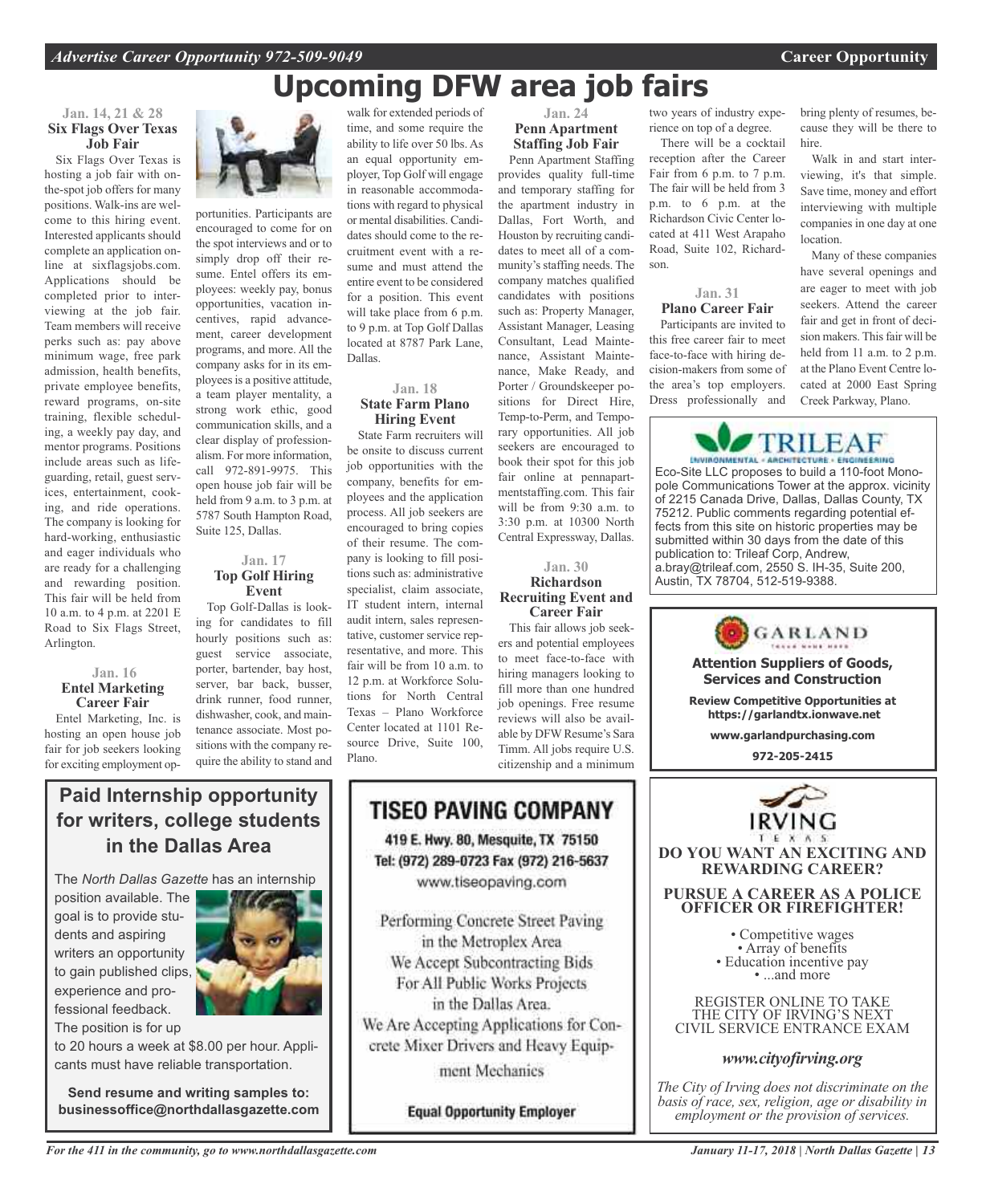#### **BETHEL BIBLE FELLOWSHIP, CARROLLTON (A PLACE TO BELONG)**

*NOTICE: Pastor Woodson serves the community by providing "Professional Therapy and Counseling Services" on a "Sliding Fee" scale. To schedule an appointment call the Pastoral Counseling Center at 972-526-4525 or email the church at www.bethelbiblefelloswhip.org*

Discover Hope and Help for daily living; and, you don't have to be a member to come. The Connect-2-Reflect (C2R) meetings are held in comfortable and relaxed homes, one in Carrollton and one in Plano, refreshments are served. Call the church for details.

#### **January 14, 2018, 9:45 a.m.**

You're invited to our "Prayer and Meditation" at 9:45 am. You will be blessed and inspired. You don't want to miss this as we celebrate service to God, our community and all mankind.

**January 17, 2018, 7 p.m.** Join us in Wednesday's Prayer and Bible Study Class with Pastor Brenda Patterson, Senior Pastor Woodson, Pastor Larry Gardner, Pastor Bernadette and others conducting a new study on the book of Ephesians with supporting chapters and verses. Spiri-

**PROFIT,** continued from Page <sup>12</sup>

dents compared to \$21,605 to \$23,638 for public students.

Public colleges and private, nonprofit institutions in these same five states combined also had average Black enrollment rates that were noticeably smaller: Georgia (32 percent), Louisiana (31 percent), Maryland (28 percent), tual maturity is God's desire for you; it's Time to Grow in the Word of God.

Dr. Terrance Woodson, Senior Pastor 1944 E. Hebron Parkway Carrollton, TX 75007 972-492-4300 www.bethelbiblefelloswhip.org

#### **FELLOWSHIP CHRISTIAN CENTER CHURCH IN ALLEN "THE SHIP"**

 $\mathcal{L}_\text{max}$  , which is a set of the set of the set of the set of the set of the set of the set of the set of the set of the set of the set of the set of the set of the set of the set of the set of the set of the set of

**January 14, 8 a.m.** Join us in our Sunday Morning Services as we praise and worship God in the Joycie Turner Fellowship Hall; followed by our Sunday Worship Services; and bring someone with you, you will be blessed.

#### **January 17, 2018**

Join us in our Wednesday's 12 Noon-Day Live, Prayer and Bible Study and/or our Wednesday Night Live, Prayer and Bible Study at 7 p.m. to learn more about God's Word. Be encouraged by God's plan for your maturity and His glory; and most of all; be prepared to grow.

Dr. W. L. Stafford, Sr., Ed. D. Senior Pastor 1609 14th Street Plano, TX 75074 Future Building location is 2450 K Avenue #300 Plano, TX 75074 972-379-3287

## Mississippi (38 percent),

North Carolina (23 percent).

These disparate outcomes are even more grievous when one takes into account that for-profit colleges are primarily funded by taxpayers, receiving up to 90 percent of their revenues from federal financial aid such as Pell Grants and federal student loans. Veterans educa-

www.theship3c.org  $\overline{\phantom{a}}$  , which is a set of the set of the set of the set of the set of the set of the set of the set of the set of the set of the set of the set of the set of the set of the set of the set of the set of the set of th

> **INSPIRING BODY OF CHRIST CHURCH, Let's Go Fishing! MATTHEW 4:19**

**January 12, 7 p.m.** All men are invited to Men's Ministry meeting each Friday night at 7 p.m., (IBOC promotes proactive male leadership.)

**January 14, 10 a.m.** You're invited this Sunday as we praise, worship, honor and magnify God's Holy name in songs and the spoken word.

**Also, January 14, 2018 Every 2nd and 4th Sunday** Reserve your seat at Rushtaurant; it's all you can eat as long as you can eat. It's after Morning Worship Service. See you there!

**January 15, 2018, 7 p.m.** Join us in Monday School as we grow in God's Word and learn what God has to say to us.

Pastor Rickie Rush 7701 S Westmoreland Road Dallas, TX 75237 972-372-4262 www.Ibocchurch.org

 $\overline{\phantom{a}}$  , which is a set of the set of the set of the set of the set of the set of the set of the set of the set of the set of the set of the set of the set of the set of the set of the set of the set of the set of th

#### **MT. OLIVE CHURCH OF PLANO (MOCOP) (Uniting the Body of Christ Among Nations)**

**January 14, 10 a.m.** Join us for Morning Wor-

tional benefits are additional taxpayer-paid revenues.

Finally, three years following graduation from a for-profit institution, former students in 44 states had double-digit default rates. These states included: Kansas, Pennsylvania, Texas and Virginia.

These and other findings document how Americans are investing heavily in ship Service as we praise and worship God for His Honor and His glory; and don't forget to comeback at 7 p.m. for our Brazilian Church.

**January 17, 2018, 7 p.m.** You're invited to our Wednesday's Bible Study class; you will learn what God has to say to us. Come to be encouraged by God's plan for your spiritual growth and His glory.

Pastor Sam Fenceroy Senior Pastor and Pastor Gloria Fenceroy 300 Chisholm Place Plano, TX 75075 972-633-5511 www.mocop.org

#### **NEW MOUNT ZION BAPTIST CHURCH (Abiding in Christ)**

 $\overline{\phantom{a}}$  , and the set of the set of the set of the set of the set of the set of the set of the set of the set of the set of the set of the set of the set of the set of the set of the set of the set of the set of the s

**January 14, 7 a.m.** Join us for our Early Service or our Morning Worship Service as we praise and worship God, you will be blessed.

**January 17, 2018, 7 pm** Join us at our Wednesday's Intercessory as we pray to God for others.

Call the church for details for details.

Dr. Tommy L. Brown, Ed. D. Senior Pastor 9550 Shepherd Road Dallas, TX 75243

higher education. But in large part, the choice of institution determines whether they will receive what they paid for: gainful employment.

*Charlene Crowell is the communications deputy director with the Center for Responsible Lending. She can be reached at Charlene.crowell@responsiblelending.org.*

*Church Happenings is a weekly calendar of religious services produced by the North Dallas Gazette. To make additions or corrections to the calendar, contact: religion@northdallasgazette.com*

214-341-6459 nmzbcofdallas@aol.com

#### **SHILOH MBC IN PLANO (WHERE COMMUNITY BECOMES FAMILY)**

Come and connect to God through Shiloh; grow in Christ through the study of God's Word; and Serve God through service to each other and to the world. John  $12:26$ .

#### **January 14, 2018**

You are invited to our morning worship at 10 a.m. Sunday School will begin at 8:30 a.m. We would love to have you at our services.

**January 17, 2018, 7 p.m.** You're invited to our Wednesday's Bible Study to learn more about God's Word. Come and be encouraged by God's plan for your maturity and growth; it's all for His glory and His honor. We are, "Growing in Christ through the study of His Word."

Our church ministries offer opportunities for motivation and growth; join us and see. Be blessed of the Lord.

Dr. Isaiah Joshua, Jr. Senior Pastor 920 E. 14th Street Plano, TX 75074 972-423-6695 www.smbcplano.org



churches and non-profit organizations that need to let the community know about your Special Event.

#### Opportunity You Can Measure...

### **Church Events**

- Church Anniversary
- Pastor's Anniversary
- Women's Day
- Men's Day

### **Non-Profit Org. Events**

- Fundraisers
- (Concerts)
- Special Events
- (Personal or Community)

### Special Rate \$199

(Black & White, per insertion) Ad size - 4.905"x 6"(Quarter Page, B&W) (NOTE: Color Ad \$75 extra per inserion) Production disclaimer - NDG ad meake-ready is not included in promotion. Layout/production of "copy ready"ad will be a nominal extra cost. E-mail ad copy to: Marketing@NorthDallasGazette.com or call our Marketing Department today!



#### **Church Happenings www.NorthDallasGazette.com**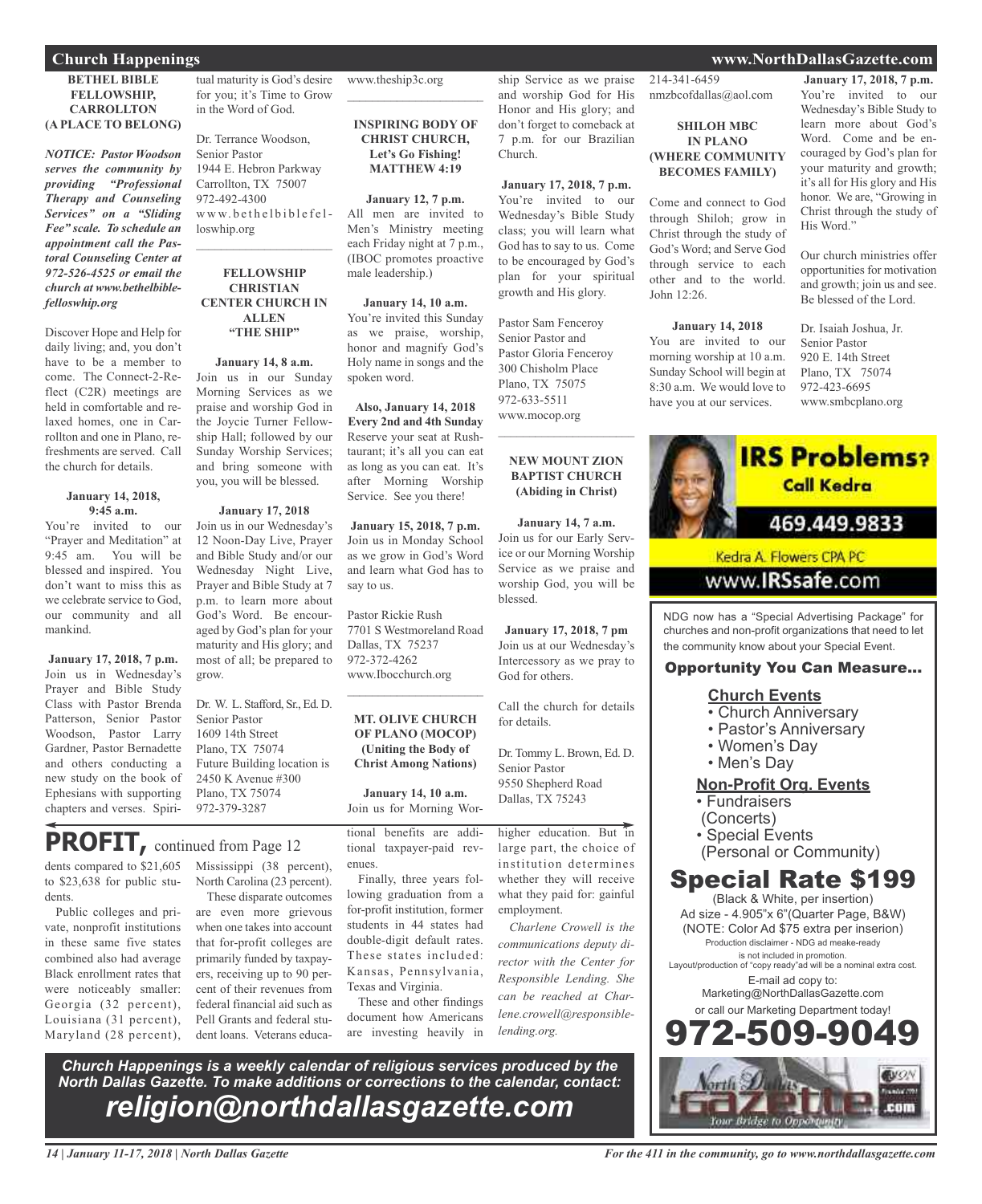#### **www.NorthDallasGazette.com Church Directory**

## **Let us not forget, Dr. Martin L. King, Jr. (Jan. 15, 1929 – April 4, 1968)**



*Send email to: businessoffice@ northdallasgazette.com to sign up for Sister Tarpley's weekly electronic newsletter.*

It has been said, "That it is not when a man was born or when he died, that makes the difference in his life and his legacy; it is the dash or space between his birth and his death."

A son, brother, husband, father, uncle, a humanitarian, civil rights leader, author, teacher, preacher and a pastor – Dr. Martin Luther King,Jr. was all of these and more.

Plainly put, Dr. King proudly changed the consciousness and character of America.

With his urgent messages of non-violence and justice for all Americans, Dr. King reached more people than any other Black leader in history, during his life time.

Dr. King was a Baptist minister and social activist, who led the Civil Rights Movement in the United States from the mid-1950s until his death by assassination in 1968.

Among many efforts, Dr. King headed the Southern Christian Leadership Conference (SCLC.)

Through his activism, he played a pivotal role in ending the legal segregation of and other areas of the nation. Dr. King as well, was the creator of the Civil Rights Act of 1964 and the Voting Rights Act of 1965.

He became the youngest recipient of the world famous and coveted Nobel Peace Prize in 1964, among several other major honors.

Dr. King was assassinated inApril 1968, and continues to be remembered as one of the most lauded Black leaders in world history; often referenced by his 1963 famous speech, "I Have a Dream."

Without a doubt, "I Have a Dream" was Dr. King's most famous and beloved speech; it was delivered to more than 200,000 people at the "March on Washington" at the Lincoln Memorial.

In the summer of 1963, the nation was seething with racial tension and frequent riots were tearing apart communities.

In the midst of this crisis, Dr. King conveyed his vision in a very powerful language that the world has not forgotten and probably never will forget.

Mrs. Coretta Scott King, Dr. King's wife, recalled, "At that moment it seemed as if the Kingdom of God appeared; but it only lasted for a moment."

Dr. Martin Luther King, Jr. was assassinated on the balcony of the Lorraine Motel in Memphis, Ten-

North Dallas Gazette takes a moment to reflect on the past with **Historical Perspectives from Sister Tarpley** Hear what it was like growing up in <sup>a</sup> very different Dallas when Booker T. Washington was <sup>a</sup> black school. Sister Tarpley graduated frm there and went on to college and later became <sup>a</sup> city councilmember in Carrollton.

**Look for NDGTV at NorthDallasGazette.com**



Black citizens in the South nessee. He was only 39 years old.

> Some Timely Quotes of Dr. King: "A nation or civilization that continues to produce soft-minded men purchases its own spiritual death on an installment

plan." "Darkness cannot drive out darkness; only light can

do that. Hate cannot drive out hate; only love can do that."

"We will have to repent in this generation not merely



*This week we take an opportunity to remember the life and contributions of Dr. Martin Luther King, Jr. as we observe his birthday this month.*

### **MT. OLIVE CHURCH OF PLANO** 300 Chishoim Pl. Plano, TX 75075 972-633-5511 Answers you need, Hope for today is waiting for you... · Sunday School for all ages 8:30 am · Sunday Morning Prayer  $9.30$  am · Sunday Service  $10:00$  am . Wednesday Night Service 7:00 pm Pastor Sam Fencercy Pastor Gloria Fenceroy www.mocop.org Radio Programs "Vision & Truth Live" "Truth Made Simple"

"Vision & Truth Live"<br>Call Pastor Sam<br>Every Sun, 9:00pm-10:00pm<br>KWRD 103.7 FM THE WORD



for the hateful words and actions of the bad people but for the appalling silence of the good people."

"Faith is taking the first step, even when you don't see the whole staircase."

"Let us rise up tonight with a greater readiness."

"Hatred paralyzes life; love releases it. Hatred confuses life; love harmonizes it. Hatred darkens life; love illuminates it."

"If a man is called to be a street sweeper, he should sweep streets even as Michelangelo painted, or Beethoven composed music, or Shakespeare wrote poetry.

He should sweep streets so well that all the hosts of heaven and earth will pause to say, here lived a great street sweeper who did his job well.

Let us stand with a greater determination. And let us move on in these powerful days, these days of challenge, to make America what it ought to be. We have an opportunity to make America a better nation."

**Something to Ponder:** Four Things You Can't Take Back: 1) A rock, after it's thrown. 2) A word, after it's said. 3) An occasion, after the loss. 4) A time, after it's gone.





Īsiah Joshua, Jr. Fustor

SMBC: A church Focused on Excellence while Teaching the Word. Preaching the Gospel, Reaching the World

Worship Times: 8 and 11 a.m. Sunday School: 9:45 a.m. Mid-week: Wednesday at 7:00 p.m. Youth Church: Every 3rd, 4th, and 5th Sunday at 10:45 a.m. AWANA: Wednesday at 6:30 p.m. Contact Information: 972-423-6695 www.smbcplano.org

*For the 411 in the community, go to www.northdallasgazette.com*

*January 11-17, 2018 | North Dallas Gazette | 15*